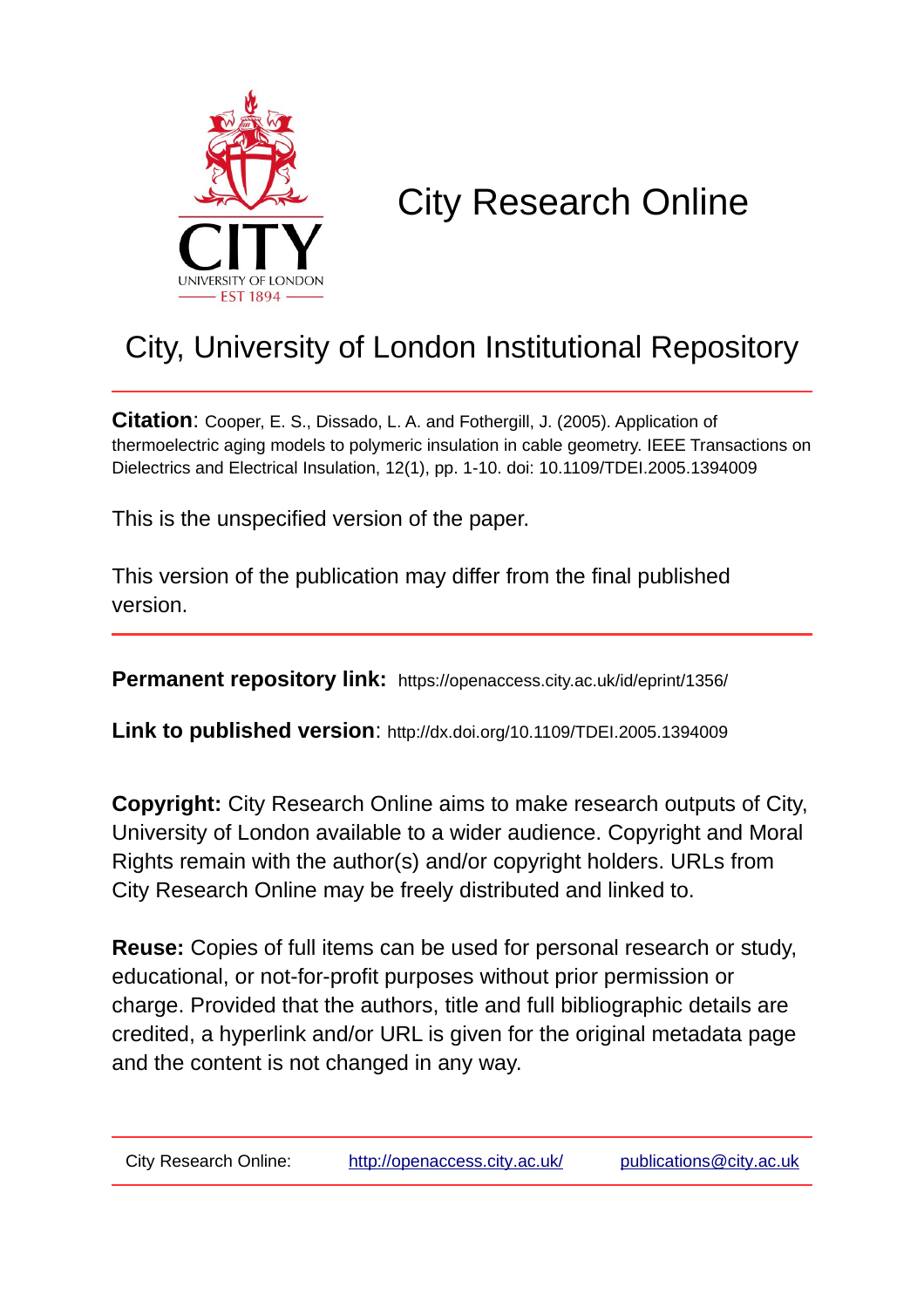# **Application of thermoelectric ageing models to polymeric insulation in cable geometry**

E. S. Cooper, L. A. Dissado\*, J. C. Fothergill

University of Leicester Leicester LE1 7RH U.K. \*lad4@le.ac.uk

## **Abstract**

The life expressions of models of insulation ageing are functions of temperature and field as well as material parameters. A methodology is presented that allows these models to be applied to a cable geometry in which there is a radial variation of both field and temperature. In this way material parameters can be extracted from cable data. The methodology is illustrated using one such model and the parameters deduced from cable failure distributions are compared with those obtained for thin films. This comparison allows conclusions to be drawn about how the ageing process affects specimens of the same material with different volumes.

## **Keywords**

Modelling, Ageing, Failure, Cable Geometry, Analysis of Cable Lifetimes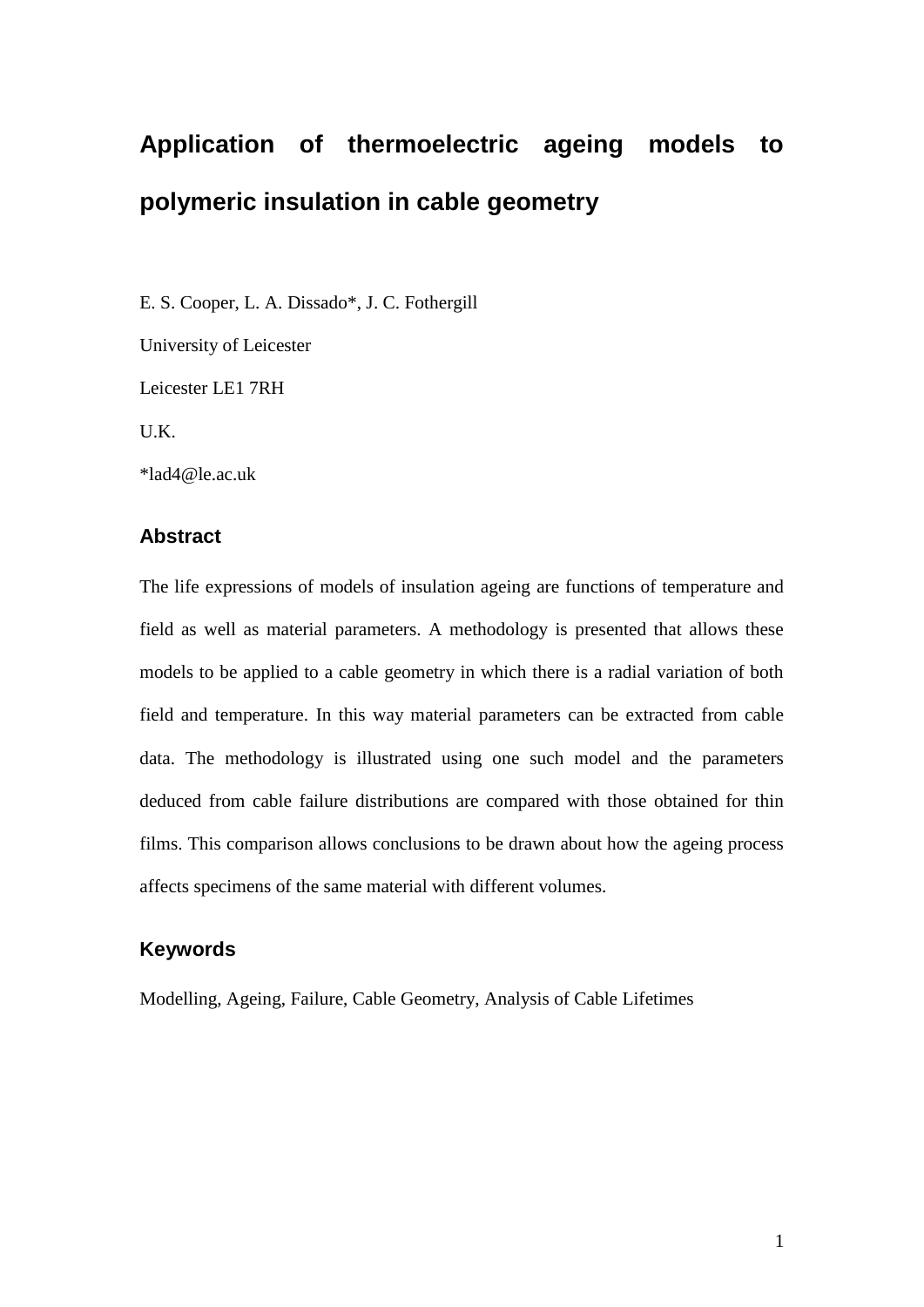## **1. Introduction**

Polymeric materials are used as electrical insulators in a wide range of industrial applications, from thin films in capacitors to thick insulation layers in high voltage power cables. In all cases the service life of the dielectric is of major commercial interest and consequently a number of theoretical models have been developed with the aim of relating the working lifetimes of dielectric polymers to the electrical and thermal stress experienced. Current interest has focussed on physical theories proposed by: by L.A. Dissado, G.C. Montanari and G. Mazzanti [1-4], T.J. Lewis, P.J. Llewellyn, C.L. Griffiths, P.W. Sayers and S. Betteridge [5-13], J.P Crine and J. Parpal [14,15], L. Simoni [16], and J. Artbauer [e.g. 17].

Ageing models such as those mentioned above generally result in a mathematical expression that describes the lifetime of a specimen as a function of the electrical stress, E, and temperature, T it experiences. Other factors related to material properties are also involved. When the specimens under investigation are thin films aged under spatially constant field and temperature conditions, fitting such expressions to lifetime data and conversely predicting lifetimes using them is relatively straightforward. However, in systems such as power cable insulation the situation is more complex. The insulation of a power cable under load experiences a radially varying temperature distribution due to Joule heating of the conductor [18,19], as well as a radially varying electrical stress distribution, which will be different for AC and DC applied voltages [18,19,20]. The difference in AC and DC electrical stress profiles arises from the fact that in the AC case the stress profile is controlled by the permittivity of the insulation, which depends only very weakly on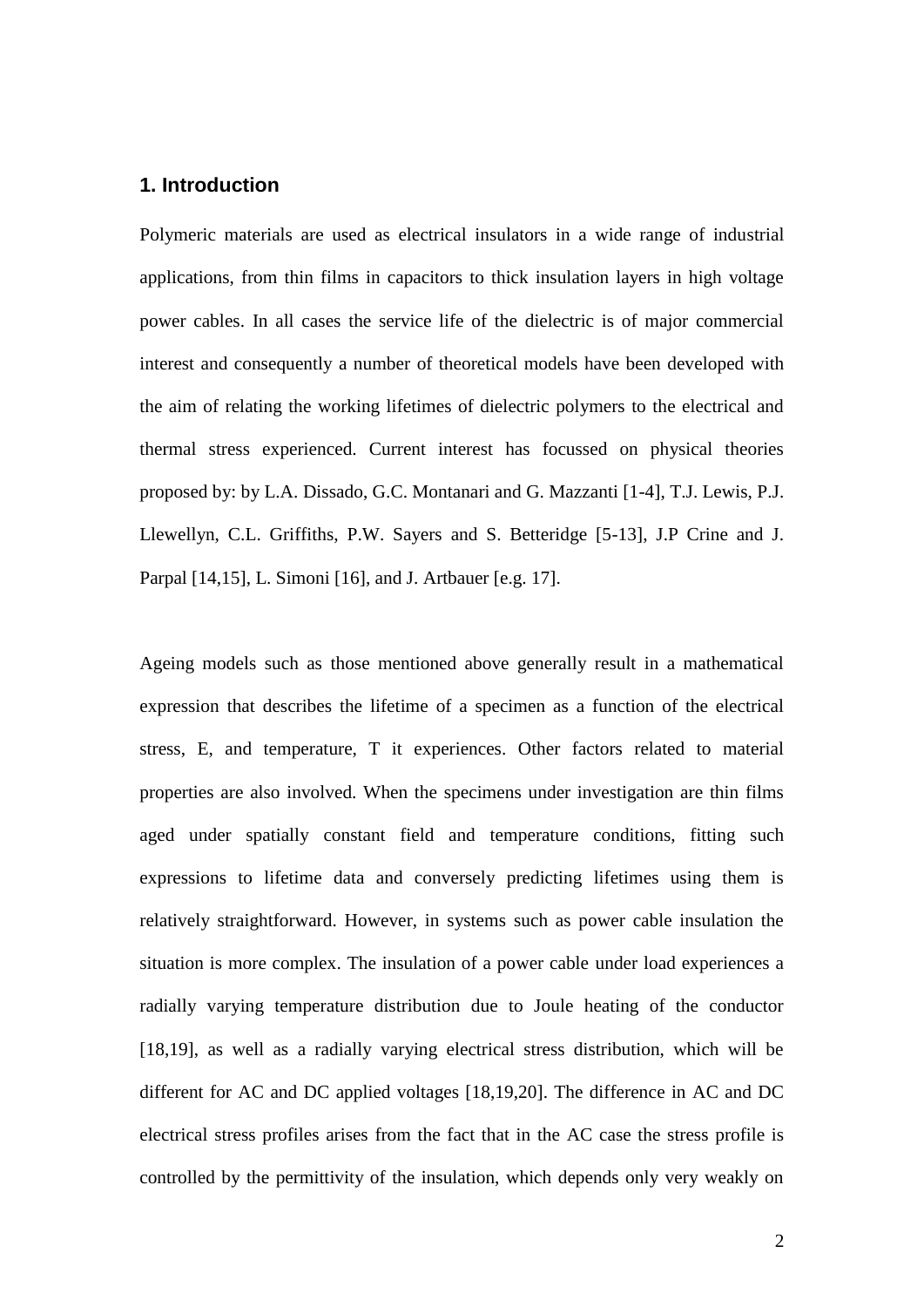temperature – at least for the range of temperatures typically experienced by cable insulation. In the DC case the electrical stress is controlled by the conductivity, which is strongly dependent on both temperature and stress, and this can lead to a situation in which the field stress experienced by the insulation is not necessarily largest close to the cable core. This effect is described briefly in the following sections. The radial variation in E and T makes using the ageing models to either fit or predict lifetime data in cable ageing experiments more difficult than in the thin film case.

In the first instance it may seem that all that is required to convert the life models to cable geometry is to calculate the region where the electric field and temperature is largest and then apply them to that region as a cylindrical shell. However such is not the general case. For DC power cables in particular it cannot always be assumed that the region where the temperature is highest is the region where the electric field is highest [21]. In the second place the region at risk depends upon the physics of the ageing process, for example in [1-4] this is assumed to be the region of highest space charge concentration, in [5-13] it is assumed to be a layer of high electro-mechanical stress, and in [15, 16] regions of free volume that allow high local currents. Finally there are the material factors that are involved in ageing, such as the activation energy for the process, the susceptibility of the local regions to the action of the field, and the amount of local damage needed for imminent failure to be initiated. All of these may be distributed in value [22]. There may also be radial differences in morphology that will affect the factors controlling ageing. Sample ageing will take place most rapidly in the region where the combined factors of temperature, field, and material properties are worse. It is therefore necessary to develop a method that can take account of such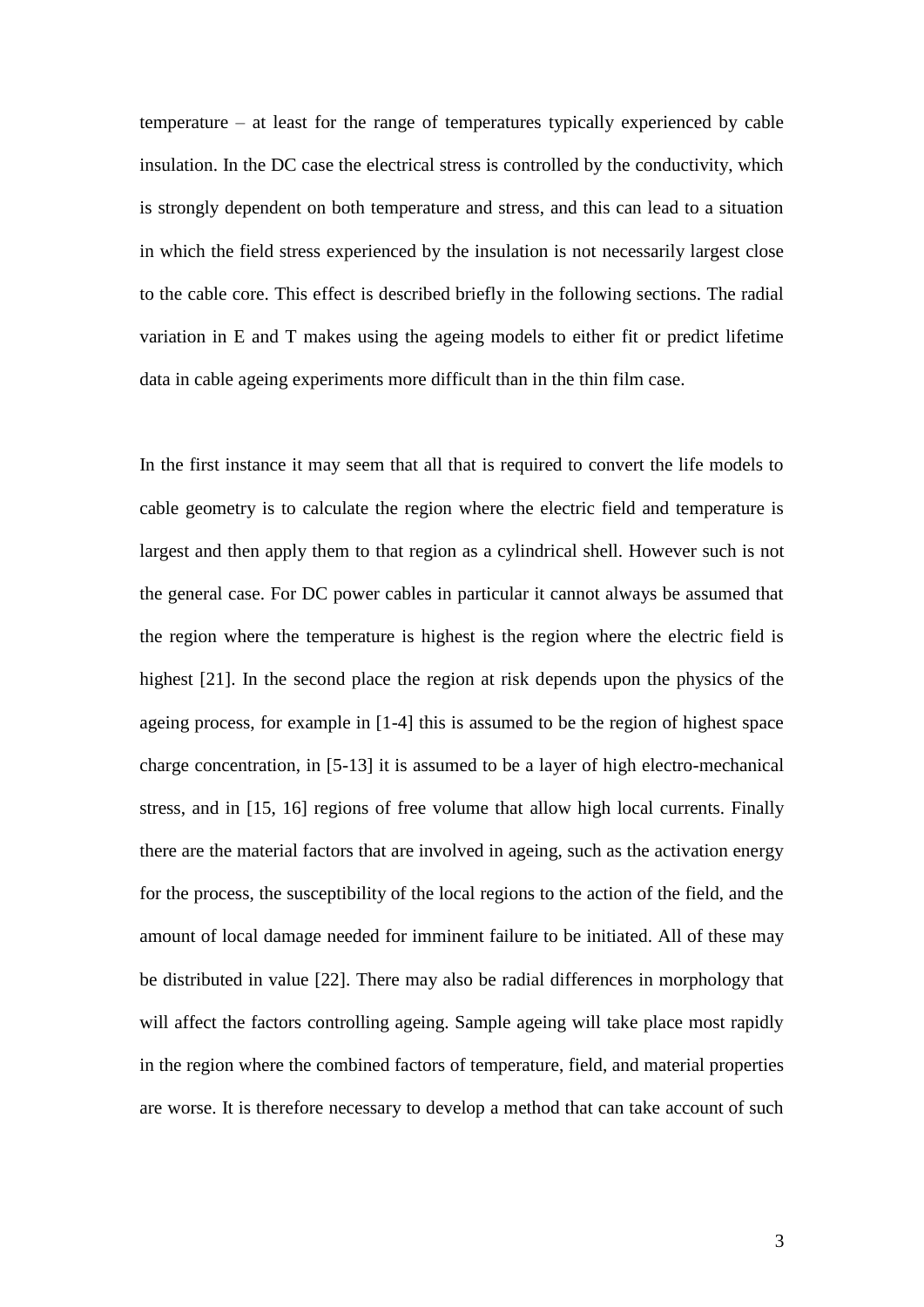variations, and this cannot be restricted to a single shell but will have to involve the whole of the cable.

In the following sections we describe a general methodology that allows ageing models to be applied to cable geometry. In principle this methodology allows prediction of cable lifetime using model parameterisation from thin films, however the unknown volume dependence of the thin film parameters makes this procedure impossible at present. Instead the method is used to derive parameter values appropriate to the cable volume from cable failure data. This approach is illustrated using the DMM [1-4] lifetime expression. In this work the method is applied to data from ac ageing as this simplifies the calculation and was the only data available to the authors in sufficient quantity to make an analysis feasible. The method is however, equally applicable to ageing in a dc field provided that the difference in the radial variation of the temperature and field is taken into account. The calculation is also simplified by focussing upon the characteristic values of the parameters of the life expression. These are derived and compared to those obtained for thin films and the differences commented upon. Calculations that take account of the distribution in value of the material parameters in order to fit the experimental life distributions [22] will be reported at a later date.

### **2. Method**

All theoretical models yield an expression for the lifetime in terms of temperature, electric field and mechanistic parameters that may be dependent upon the material and/or the electrode-material interface. In the case of cable insulation one or both of the temperature and electric field will vary radially from the conductor to the outer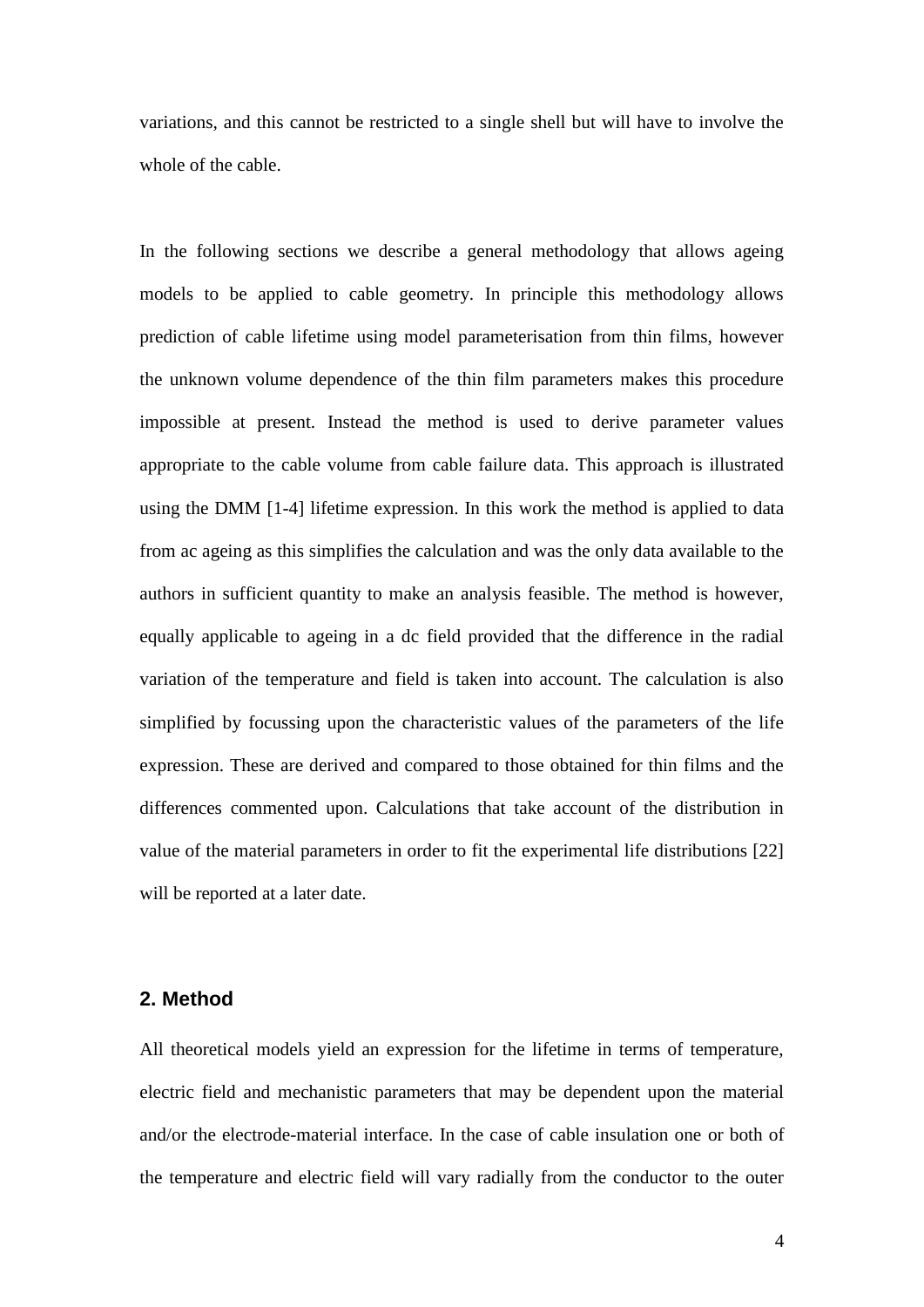electrode. The theoretical life expressions will therefore yield different thermoelectric lifetimes depending on the radial location of the region considered. Some regions will therefore reach the endpoint of ageing before others. In order to relate the theoretical models to the service life of the cable, it is therefore necessary to decide upon the condition under which the cable fails – i.e. whether it is necessary for the whole cable to age to a defined end-point, or whether it is sufficient for only one region to reach this degree of ageing. In the latter case cable failure will be initiated in the region that has reached a critical level of ageing and rapidly proceed to completion. The philosophy of the current ageing theories is in accord with the latter viewpoint and it is therefore the one that we shall adopt here.

#### **2.1 Shell model**

The radial variation of temperature and electric field is allowed for by dividing the cable insulation into a series of thin films within which temperature and field can be considered constant. Each shell can therefore be assigned a lifetime using the theories appropriate to thin films under uniform field and constant temperature.

Figure 1 shows a cable with a typical simple design, comprising a cylindrical core covered in a layer of insulation. An example 'shell' at radius  $r_i$  is shown. Such shells can be of equal thickness, or equal volume. None of the ageing models mentioned in the introduction takes account of any of the spatial dimensions of the polymer specimen, or those of the test electrodes. In fact, depending on the mechanisms of ageing, at least one of these factors is likely to be important to the lifetime of a polymer specimen. It is commonly assumed that ageing is a bulk process, in which case it is often argued that the volume of a specimen must affect its lifetime (e.g.[23])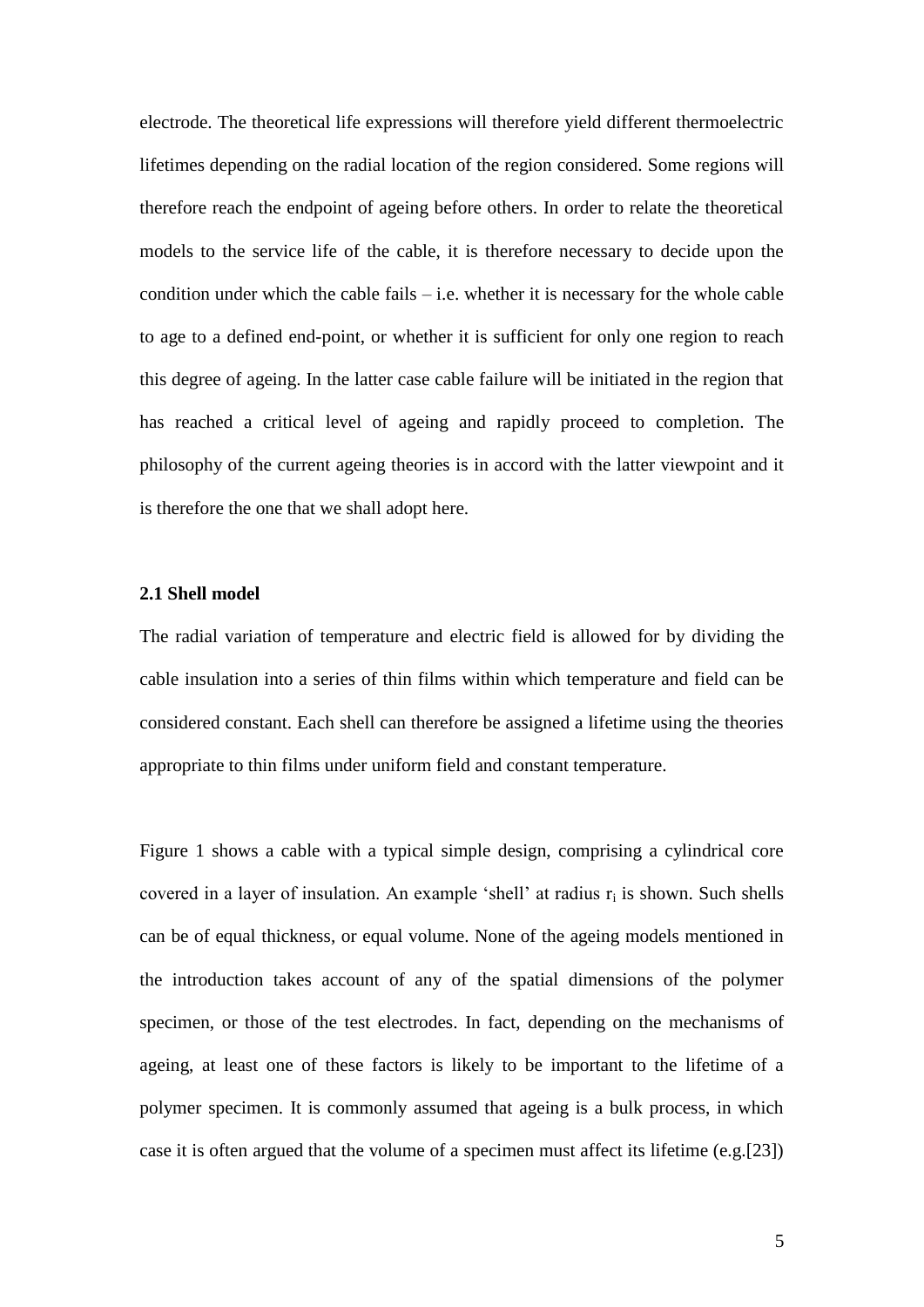and this is discussed further in section 4.2. Considering shells of equal volume means that the effect of volume on ageing will be the same for each, and this option is therefore used here.

#### **2.2 Radial dependence of E and T**

The field and temperature experienced by each of the shells described above is a function of the shell's radial position,  $r_i$ . The temperature of a shell at radius  $r_i$  can be written as (see  $[18,19]$ ):

$$
T(r_i) = T_1 + \left(\frac{W \times Th}{2\pi} \ln\left(\frac{R_o}{r_i}\right)\right) \tag{1}
$$

where W is the power dissipated per unit length by the core under load and Th is the combined thermal resistivity of the insulation and any outer layers.  $R<sub>O</sub>$  is the cross sectional radius of the cable as shown in figure 1, and  $T_1$  is the temperature of the outside of the cable –i.e. the ambient temperature.

Under AC conditions, the RMS electrical stress experienced by the same shell is e.g. [20]:

$$
E(r_i) = \frac{V}{r_i \ln\left(\frac{R_o}{R_i}\right)}
$$
 (2)

V is the voltage applied to the cable core,  $R<sub>O</sub>$  is as defined above and  $R<sub>I</sub>$  is the cross sectional radius of the cable core. The above expression shows that in the AC case, the electrical field strength in cable insulation is always largest close to the cable core.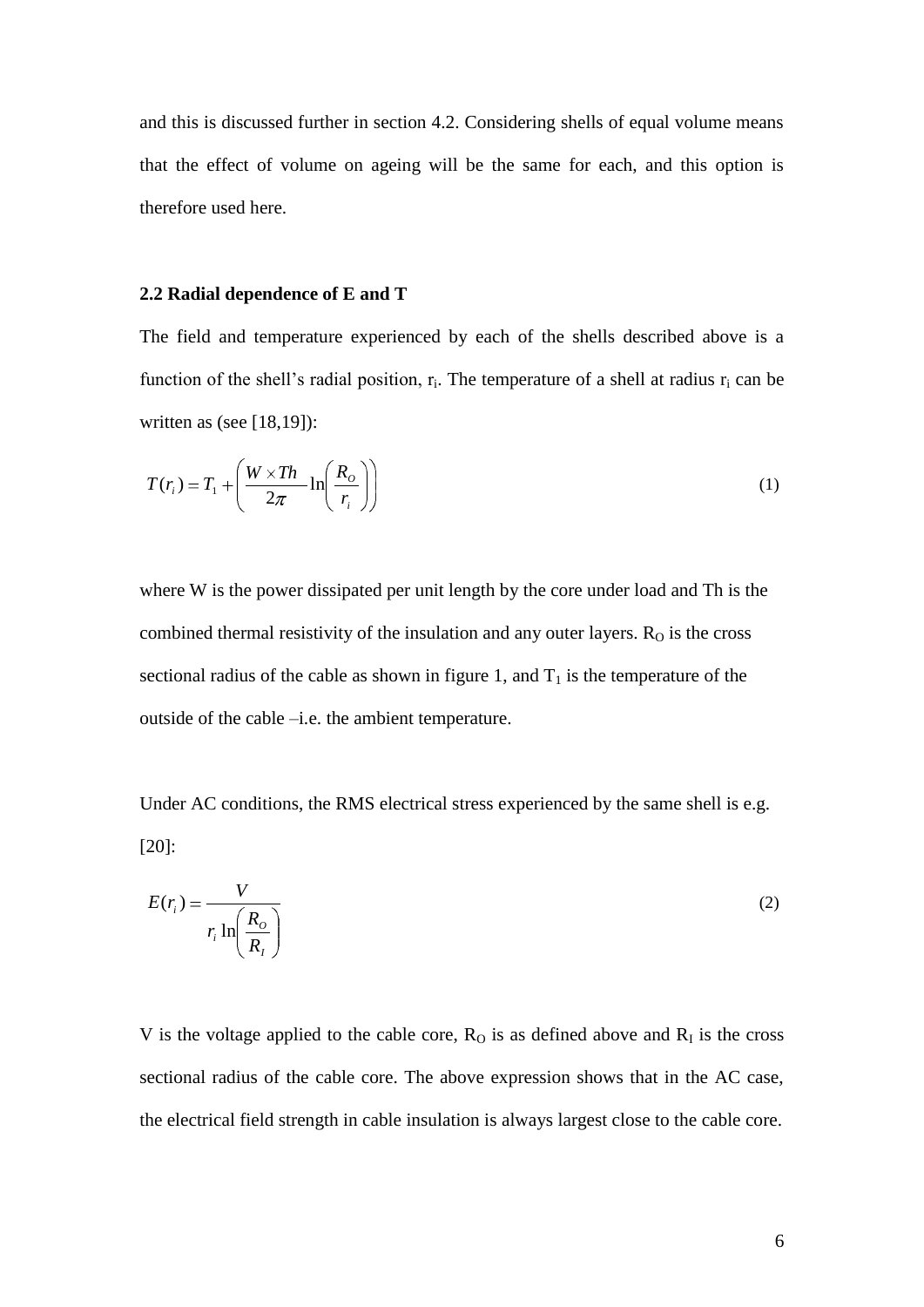If a DC voltage is applied to the cable core, the electrical stress profile is more complicated, and is given by [18,20]:

$$
E(r_i) = \frac{V \delta \left(\frac{r_i}{R_o}\right)^{\delta - 1}}{R_o \left(1 - \left(\frac{R_i}{R_o}\right)^{\delta}\right)}
$$
(3)

where all symbols have their previous meanings, and  $\delta$  is given by

$$
\delta = \frac{a\frac{W \times Th}{2\pi} + \frac{mV}{R_o - R_I}}{\frac{mV}{R_o - R_I} + 1}
$$
\n(4)

In equation 4, a and m are constants in equation (5) describing the resistivity,  $\rho$  of the insulation in terms of electrical field, E and temperature T:

$$
\rho = \rho_0 \exp(-aT) \exp(-mE) \tag{5}
$$

In equation (5)  $\rho_0$  is resistivity at T=0 and for vanishingly small E.

The expression for  $E(r)$  in the DC case leads to a situation in which the electrical field strength may actually be largest at the outer edge of cable insulation systems for some values of current [18,20,21].

#### **2.3 Predicting Cable Lifetimes**

The parameters determined for the life expressions of current models are values appropriate to the characteristic life in a lifetime distribution [22]. Substituting for the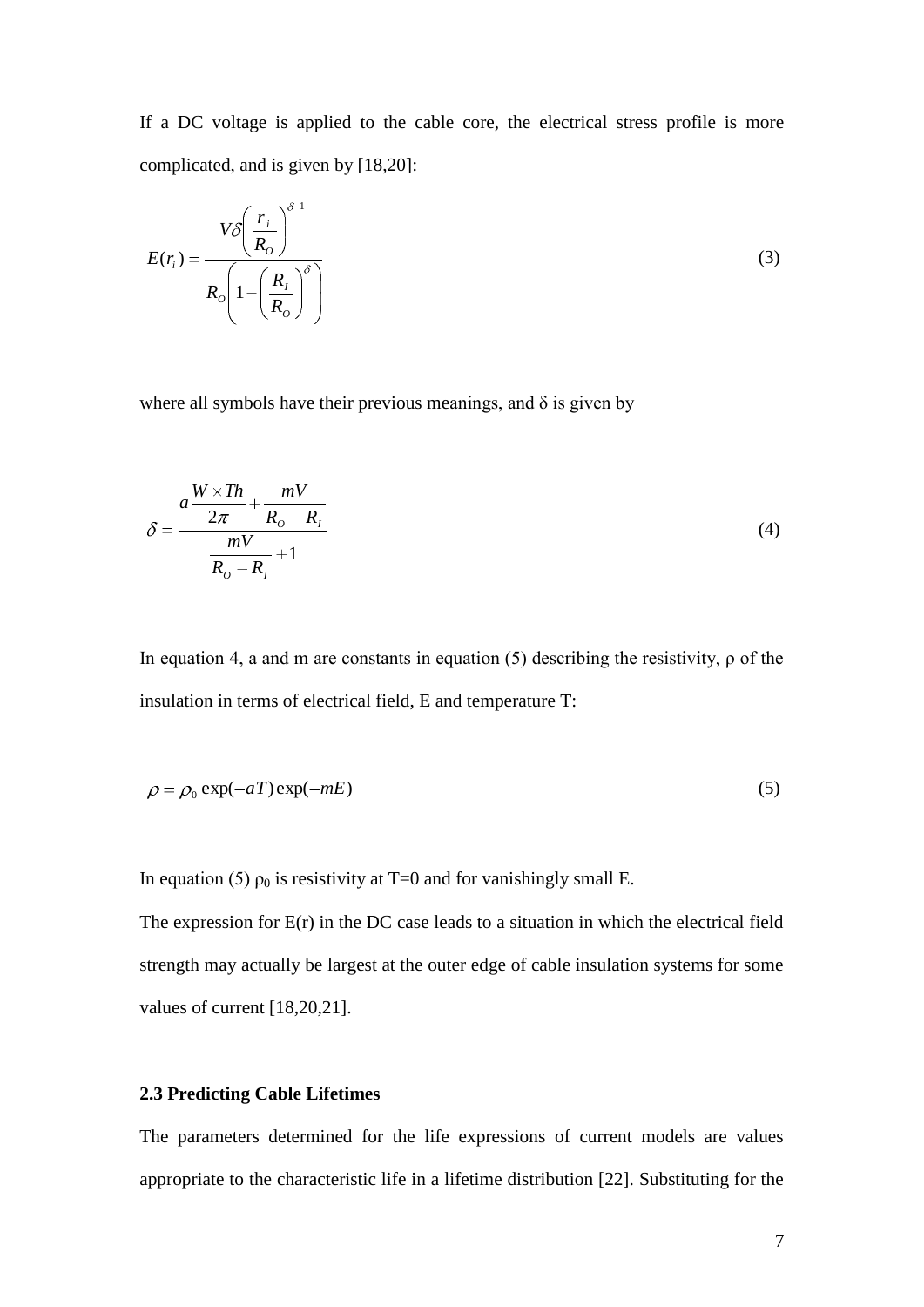temperature  $T(r_i)$  and field  $E(r_i)$  will therefore give the characteristic life of the shell if its volume is the same as that of the specimens for which the parameters are derived. The probability of survival to time t of the "i"th shell is thus given by

$$
P_{s}(i) = \exp\left(-\left[\frac{t}{L_{i}}\right]^{\beta}\right) \tag{6}
$$

where  $\beta$  is the time exponent of the Weibull distribution [23,24] that fits the thin sample data. Of course an alternative distribution could be used if applicable. The probability of survival of the whole cable is given by the joint probability of survival of all the shells, under the assumption that a failure initiated in any one of them is sufficient to fail the whole cable. This gives equation (7),

$$
P_F = 1 - P_S = 1 - \prod_i P_S(i)
$$
\n(7)

The resulting failure distribution  $P_F$  can be analysed to determine the characteristic life of the whole cable and the failure time distribution [22]. There is however a drawback to carrying through this approach. In general it will be difficult to equate the shell volume to that of the specimens used in the parameterisation of the life expression. If this is not possible the thin film parameterisation cannot be assumed to apply to the cable shell, and in the absence of a measured or theoretical size dependence the parameters cannot be modified appropriately. Of course equation (7) could be taken to refer to a cable length small enough that the shell volumes are the same as the thin films. The whole cable survival probability would then be given by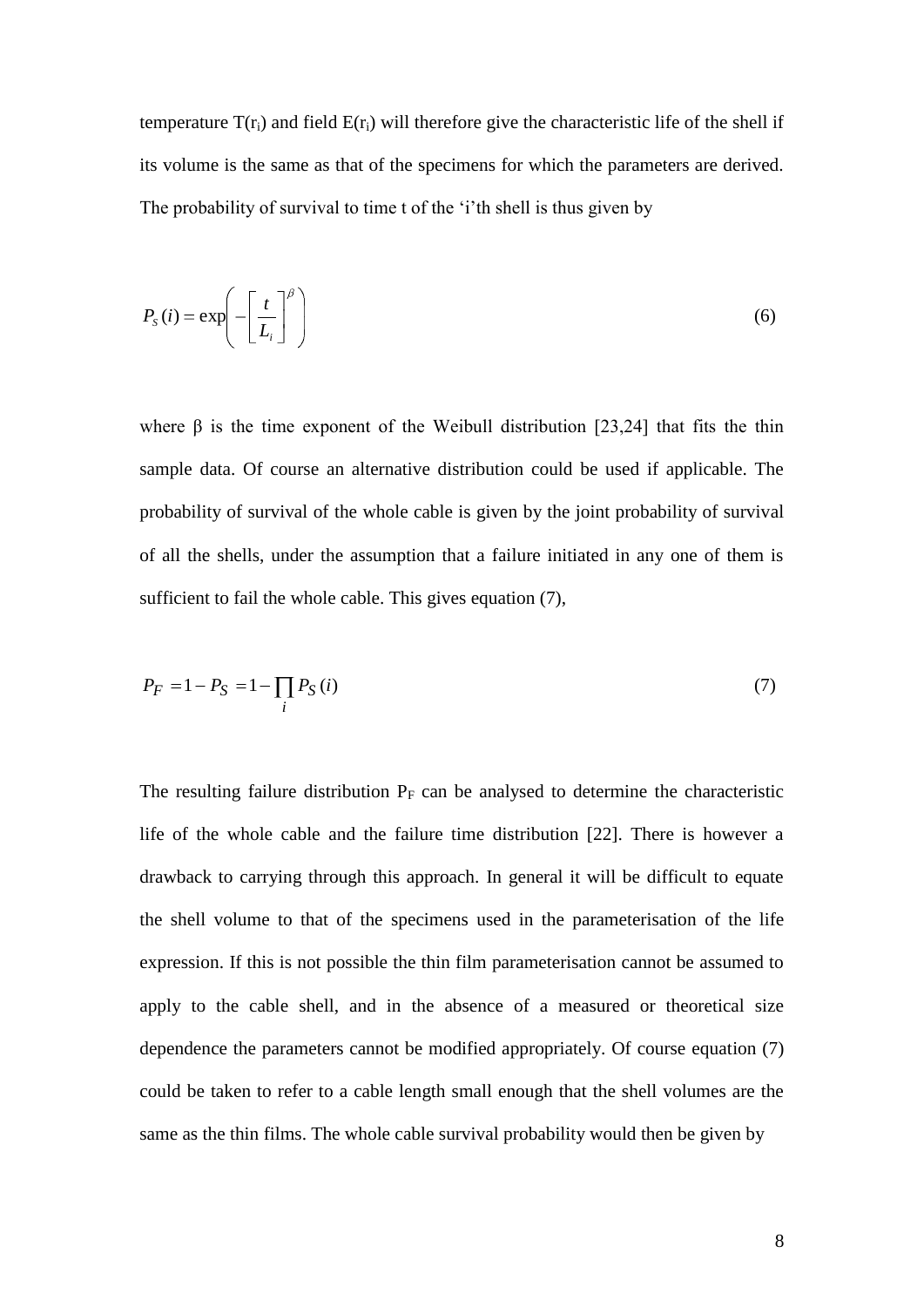$$
P_{S}(cable) = \mathbf{P}_{S}(\text{section})^{\frac{J(cable)}{l(\text{section})}}
$$

where *l*(cable) is the cable length and *l*(section) is the section length as defined above. Even this approach is only possible if the volume of the thin film samples is known and we assume that the size effect is in fact a volume effect rather than one related to electrode area or sample thickness. In the light of these difficulties we have adopted a different approach described in the next section.

#### **2.4 Parameterising life expressions from cable data**

In this approach we relate observed cable data to life expression parameters appropriate to the complete insulation volume of the cable. In this section we shall denote the characteristic lifetime of the cable by B63, which is defined as the time at which a fraction  $(1-e^{-1})$  equal to 63.2% of the samples have failed. The value of B63 for cables can be obtained from their lifetime distribution in exactly the same way as for thin films. However fitting it to the theoretical life expressions is more complex than for thin films. In the thin film case it is only necessary to fit the expressions to a set of lines giving the T and E dependence of the characteristic life (e.g. [1-4]). In the case of cables each of the shell life expressions is a function of the model parameters and a different E and T value depending on its radial position. To find values for the parameters relevant to a particular set of cable specimens, the shell expressions must be combined, and fitted to experimental ageing data. A method for combining N shell lifetime expressions in order to fit them to the characteristic lifetime at each experimental condition is described here.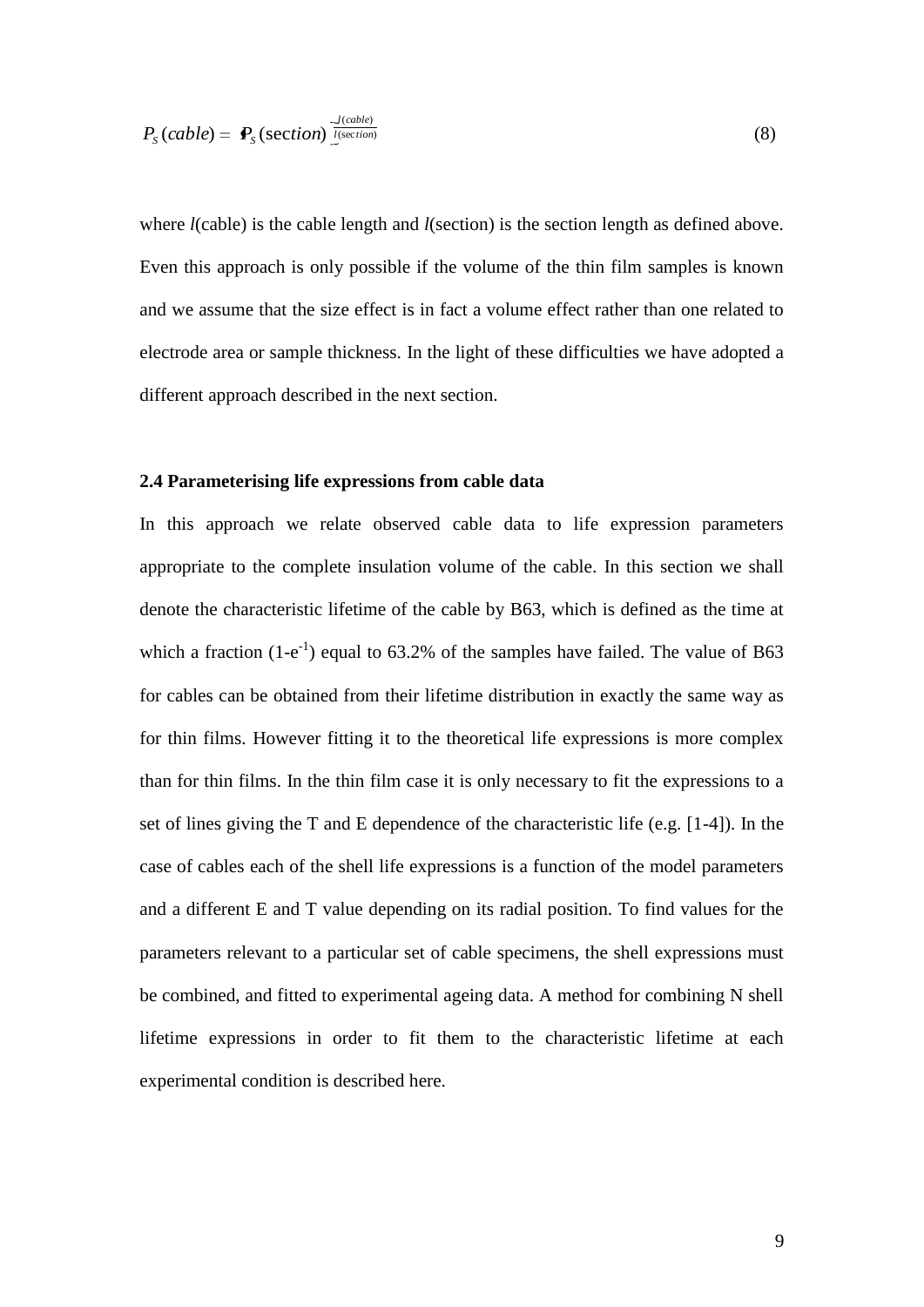It is assumed that in cable insulation of volume VC made up of N shells, failure in any one of the shells will cause the whole insulation to fail. In this case, the following equation links the probability of survival of the whole insulation to the probability of survival of N constituent shells.

$$
P_{S}(C) = \prod_{i=1}^{N} P_{S}(S)_{i}
$$
 (9)

Here,  $P_S(C)$  is the probability of survival at a given time of the whole insulation.  $P_S(S)$ is the probability of survival of a constituent shell. Each shell has a volume VS=VC/N.

The time to failure distributions resulting from ageing tests on polymer specimens are commonly assumed to be Weibull distributions with a shape parameter,  $\beta$ , which is characteristic of the ageing process e.g. [22-24]. This assumption is reasonable if a failure in polymeric specimens can be assigned to the 'weakest' region of polymer, where ageing proceeds faster than in any other. Assuming, therefore, that  $P_S(C)$  and P<sub>S</sub>(S) are Weibull distributions with the same β value, they are given by e.g.[24].

$$
PS(C) = \exp\left(-\left[\frac{t}{B63}\right]^{\beta}\right) \tag{10}
$$

$$
PS(S) = \exp\left(-\left[\frac{t}{L_i}\right]^{\beta}\right) \tag{11}
$$

Here t is time, B63 is the characteristic lifetime of a set of cables aged under the same experimental conditions and  $L_i$  is the characteristic lifetime of a set of shells of insulation all aged under one particular condition.  $\beta$  in equation (10) is the shape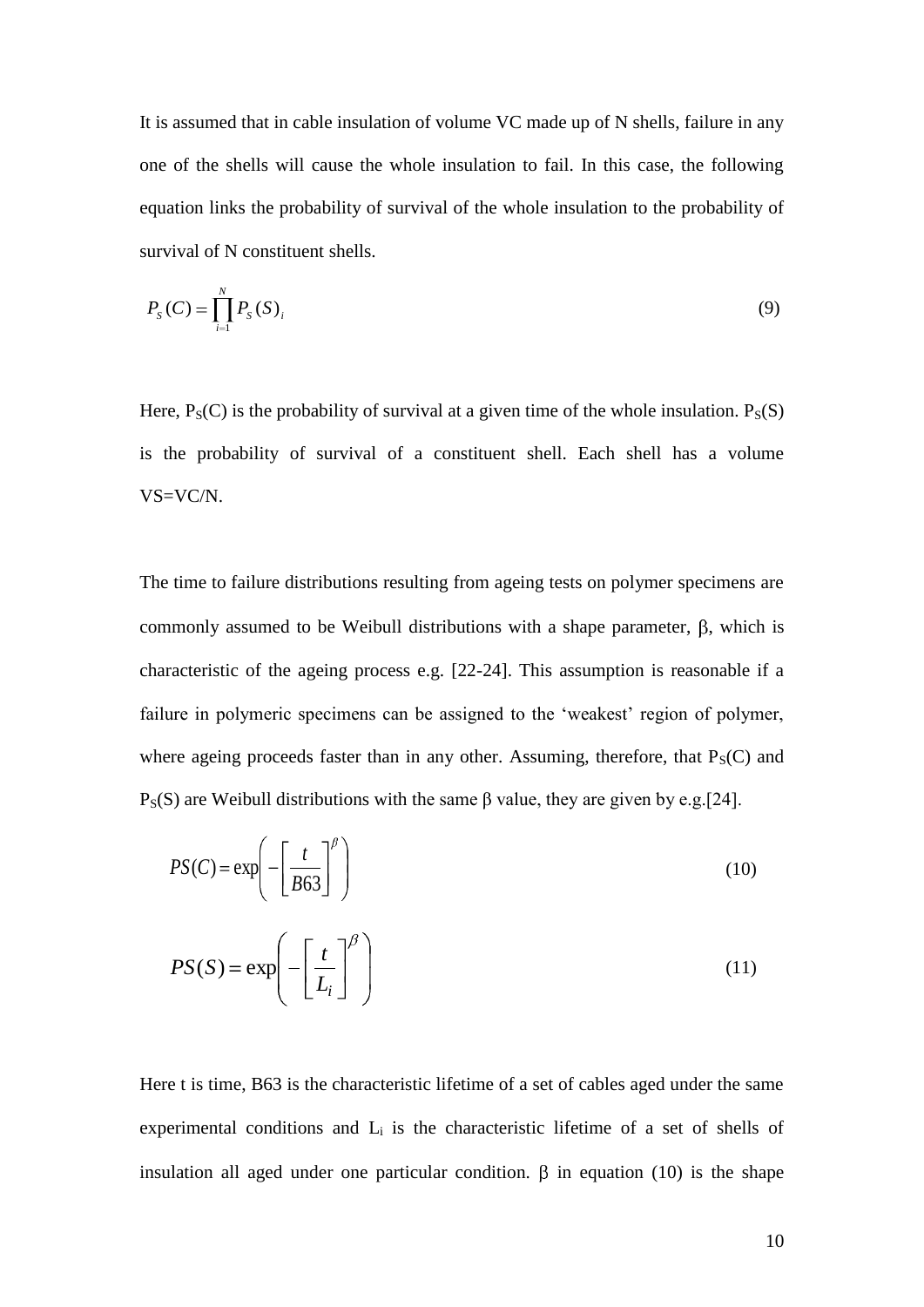parameter of the time-to-failure distribution from the cable ageing experiments, and in equation (11) is the shape parameter of the distribution of the shell times-to-failure. It has been assumed that the values of  $\beta$  in the above equations are the same. This may not necessarily be the case depending upon the origin of β [22], but the introduction of a difference between its value for the shell and the cable would require more knowledge than we have at present and hence is not justified.

By substituting equations (10) and (11) into equation (9), an expression can be derived for the characteristic lifetime of cable insulation, B63 in terms of the characteristic lifetimes,  $L_i$ , of a set of insulation shells.

$$
\frac{1}{B63^{\beta}} = \sum_{i} \left( \frac{1}{L_i^{\beta}} \right)
$$
(12)

In this case,  $B63$  is the characteristic lifetime of a cable set, and  $L_i$  can be replaced with an expression for the lifetime of the 'i'th shell. Equation (10) can therefore be used to fit the chosen expression to experimental B63 values in order to obtain parameter values.

The parameter values obtained from fitting equation (12) will necessarily depend on the volume of the cable insulation through B63, just as in the case of thin films the parameters depend upon the film volume [24]. However, using equation (12) means that the parameter values must also have a dependence on the shell volume (or equivalently a dependence on N), since the probabilities  $P_S(S)$  in equation (9) are volume dependent. Parameters that depend on both VC and N have the disadvantage that direct comparisons between cable and film experiments are then difficult, since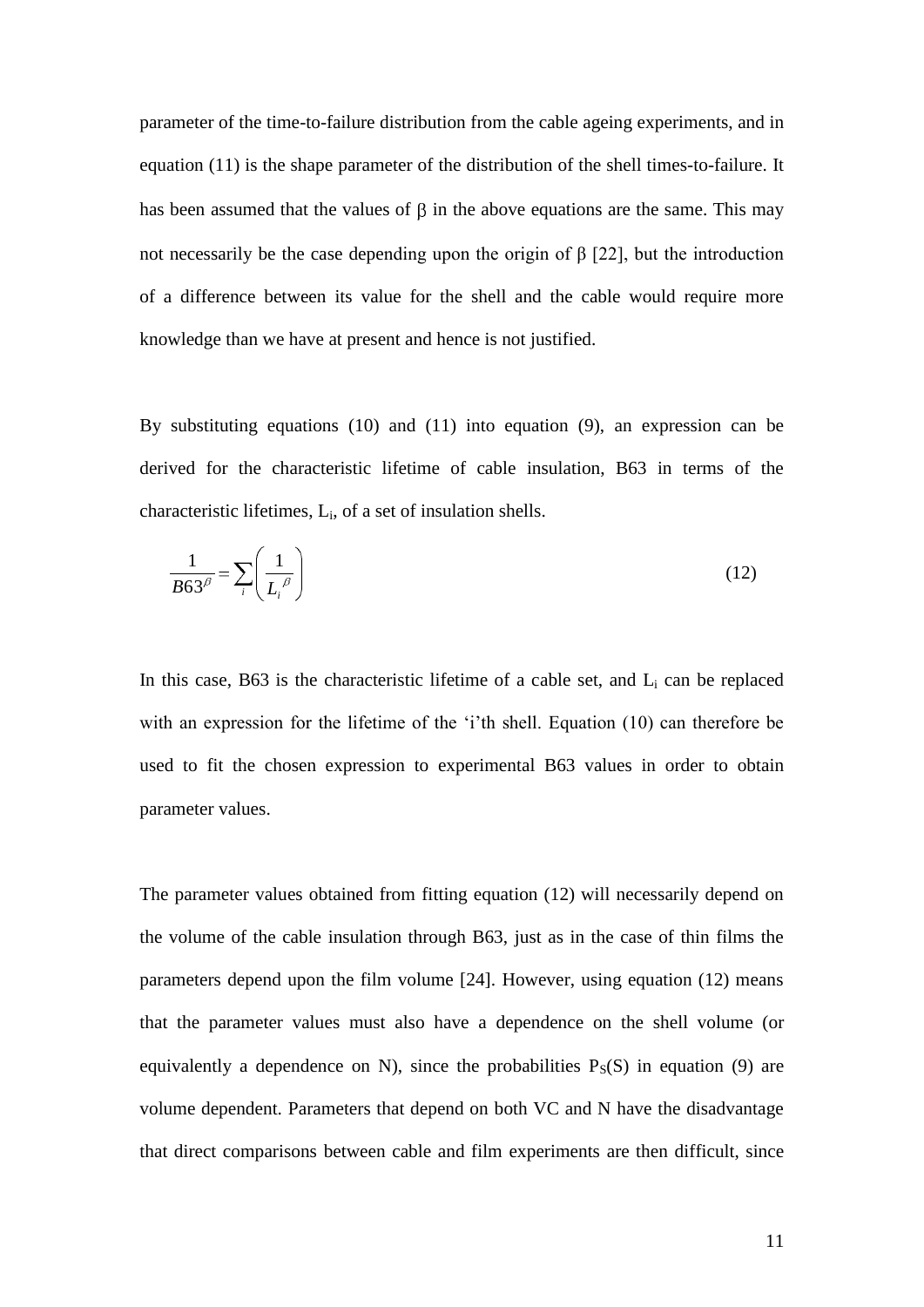the parameters from film experiments will only depend on the total film insulation volume – equivalent to VC for cables.

To get parameter values from cable experiments that only depend on VC, it is necessary to "scale up" the probability of failure of each shell to the total insulation volume. In other words, it is necessary to determine an expression for the probability of failure that each shell would have if it had the volume of the whole insulation. This is equivalent to the probability of failure of a shell, with volume VC, comprising N shells each experiencing the same E and T conditions. This can be obtained using an expression of the same form as equation (9):

$$
P_{S}(SS) = \prod_{i=1}^{N} P_{S}(S)_{i}
$$
 (13)

Here  $P_S(SS)$  is the probability of survival of the scaled up shell with volume VC, and  $P_S(S)$  is the probability of survival of the original shell. Since each value of  $P_S(S)$  is the same in this case, this gives

$$
P_{\rm S}(SS)_i = P_{\rm S}(S)_i \frac{\pi}{2} \tag{14}
$$

Taking the product of the PS(SS) values over all the shells now gives the probability of survival of a volume of insulation N times bigger than  $VC$  – i.e.

$$
P_{S}(NC) = \prod_{i=1}^{N} P_{S}(SS)_{i}
$$
 (15)

Substituting for  $P_S(SS)$  from equation (14) then gives

$$
P_{S}(NC) = \prod_{i=1}^{N} P_{S}(S)_{i} \frac{\pi}{4}
$$
 (16)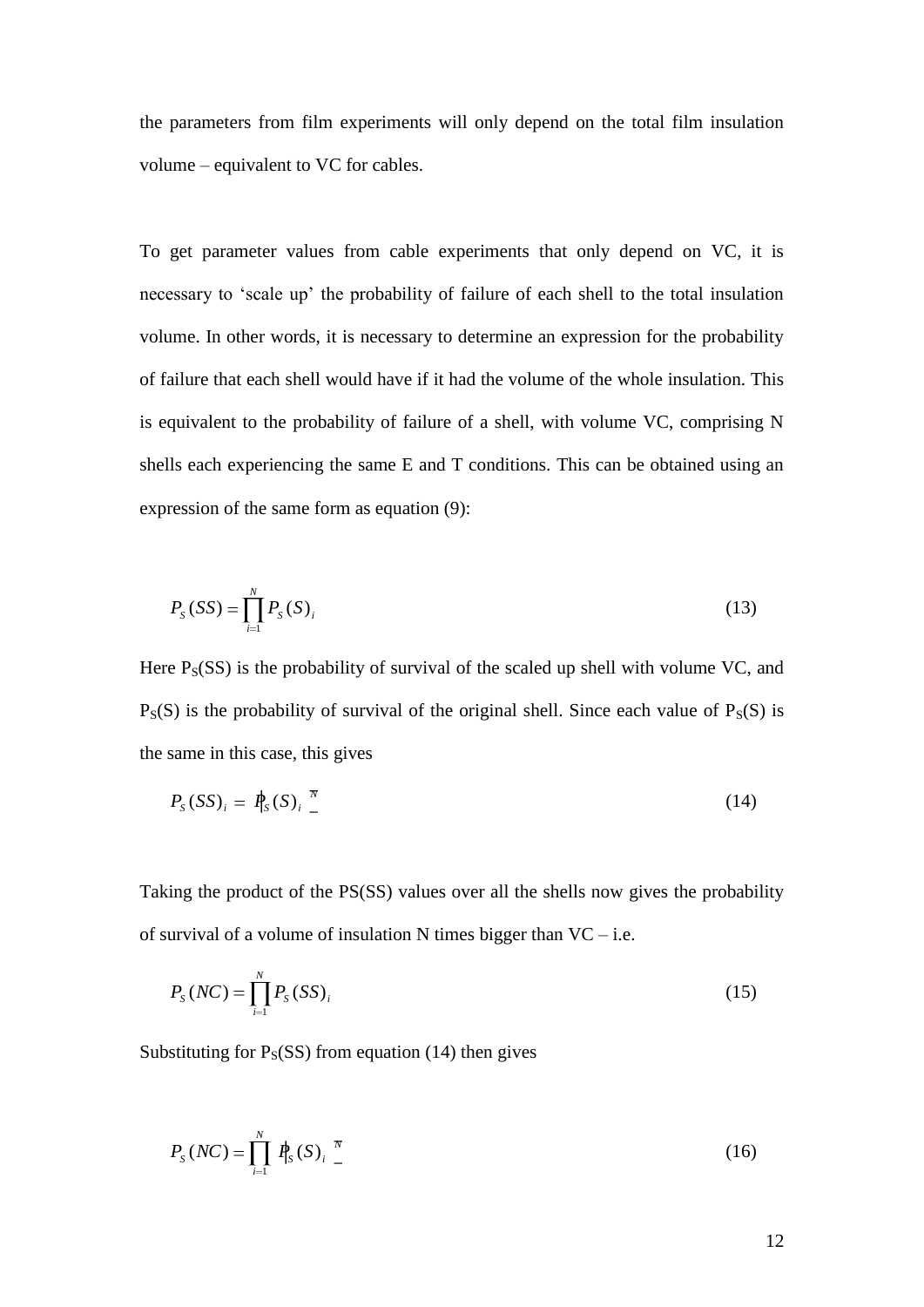$P<sub>S</sub>(NC)$  is the probability of survival of a cable specimen with a volume N times bigger than VC. To get the probability of survival of cable insulation of volume VC (i.e. of the total cable insulation), equation (14) can be used together with equation  $(16)$  to give

$$
P_{S}(C) = P_{S}(NC)^{\frac{1}{N}} = \left[\prod_{i=1}^{N} P_{S}(SS)_{i}\right]^{\frac{1}{N}}
$$
(17)

Here  $P_S(C)$  is the probability of survival of the cable. Using this equation, and assuming again that the probabilities of survival are all Weibull distributions with the same shape parameter, the following equation is derived

$$
\frac{1}{B63^{\beta}} = \frac{1}{N} \sum_{i} \left( \frac{1}{L_i^{\beta}} \right)
$$
(18)

 $L_i$  is now an expression for the lifetime of a scaled up shell – i.e. an expression for the lifetime that a shell would have if it had volume VC. It is important to note that  $L_i$  in expression (18) has a different meaning to  $L_i$  in equation (12), despite the fact that they both relate to the same life expression. Fitting of expression (12) to data results in model parameter values that depend on N, whereas using equation (18) gives parameter values that are independent of N and depend only on the total volume of insulation VC, through B63.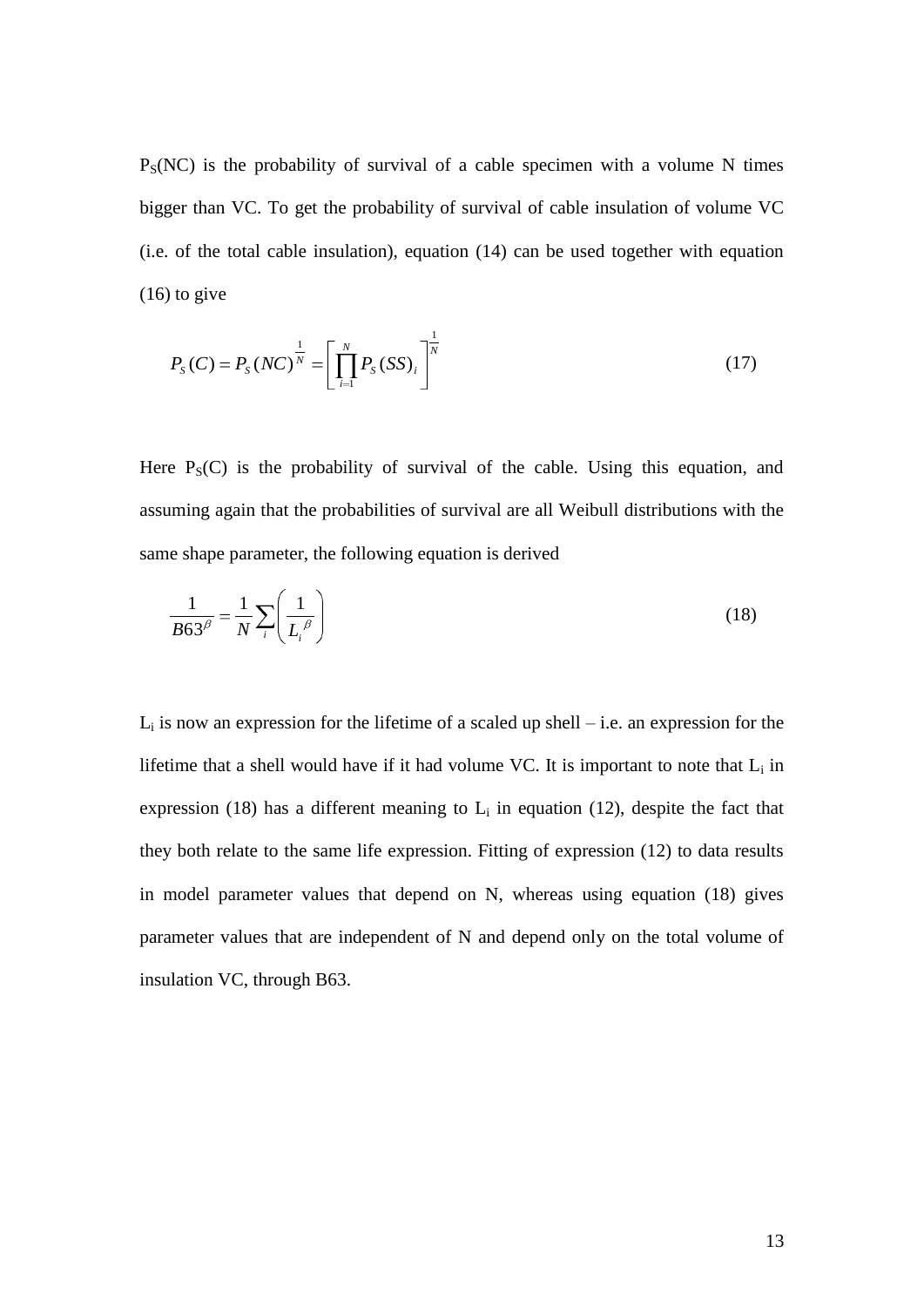### **3. Application to data**

In order to illustrate the methodology described in section2 we will apply it to a specific life expression, namely that of the DMM model [1-4]. This model gives the life,  $L_i$ , of the 'i'th shell, at temperature  $T(r_i)$  and field  $E(r_i)$  in the form

$$
L_{i} = \frac{\frac{h}{2kT(r_{i})} \exp\left[\frac{-S_{d}}{k}\right] \exp\left[\frac{H_{dk} - \frac{C_{d}E(r_{i})^{4b}}{2}}{T(r_{i})}\right] - \ln\left(\frac{A_{eq} - A^{*}}{A_{eq}}\right)\right]}{\cosh\left[\frac{K_{d} - C_{d}E(r_{i})^{4b}}{2T(r_{i})}\right]}
$$
(19)

The factor  $A_{eq}$  is defined through expression (20),

$$
A_{eq} = \frac{1}{1 + \exp[(K_d - C_d E(r_i)^{4b}) / T(r_i)]}
$$
(20)

There are therefore only six nominally independent parameters in the life expression, b,  $A^*$ ,  $H_{dk}$ ,  $S_d$ ,  $K_d$  and  $C_d$ . This expression is based on the concept that the energy stored in local concentrations of space charge causes a local deformation of the polymer to exceed a critical level at which free volume generation and nano-void coalescence occurs. Failure is then rapidly brought about by partial discharging leading to electrical trees and connection of the void population. The polymer chains are conceived as possessing alternative configurations with the one corresponding to the deformation being energetically unfavourable with respect to the other. The energy difference is  $K_d$  (in units of Kelvin). The 'reaction' from one configuration to the other requires a free energy barrier to be exceeded, composed of an activation enthalpy  $H_{dk}$  (units of Kelvin) and an activation entropy  $S_d$  (units of Kelvin). In the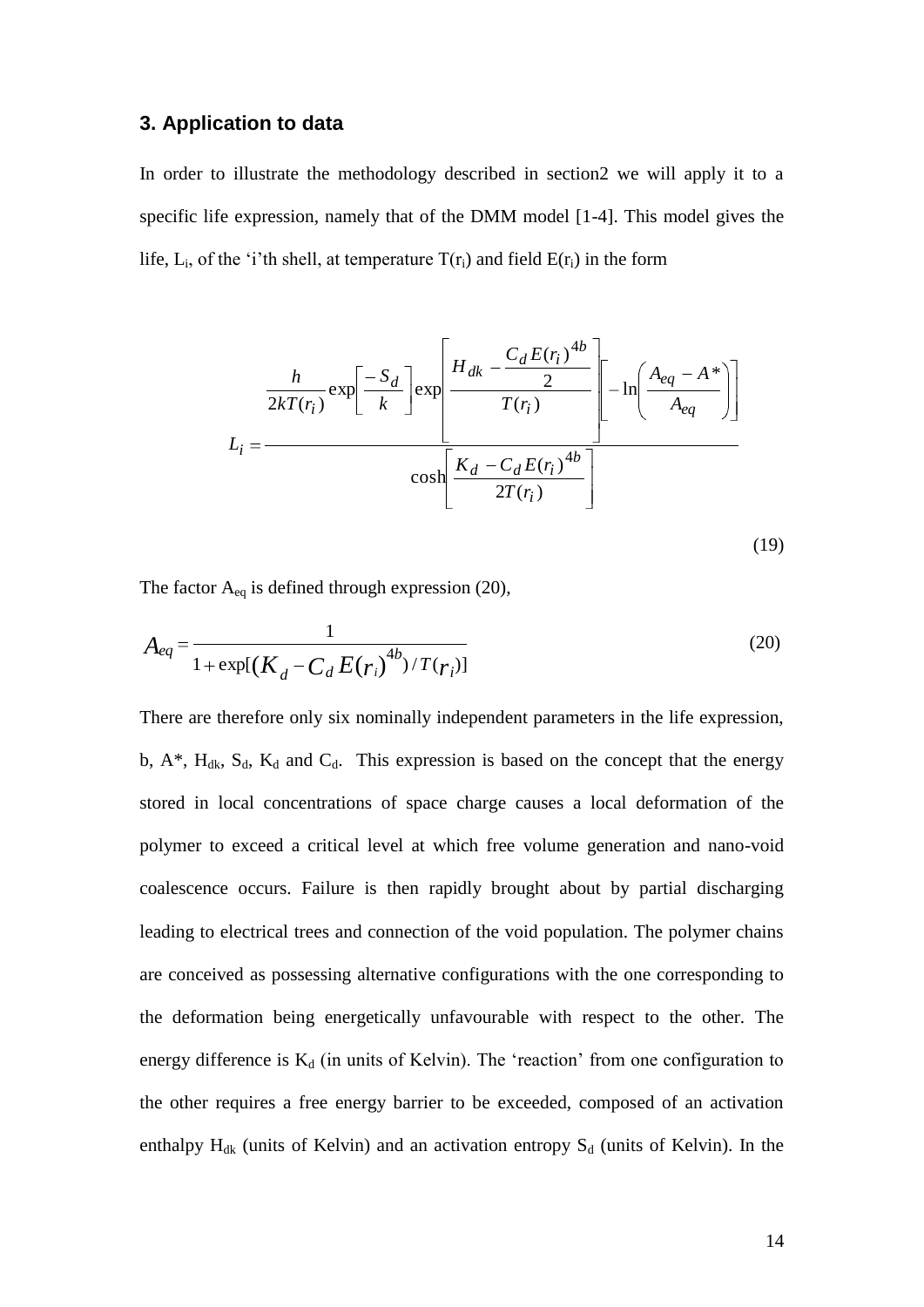absence of the space charge produced by the applied field E, the fraction of local configurations in the 'deformed' state will reach an equilibrium value  $A_{eq}$ . The space charge concentration has been assumed to be proportional to a power b of the applied electric field, (i.e. *local charge* =  $q_{loc} \propto E^b$ ) [1-4] and to modify the energy barrier and energy difference between the alternative configurations via an electro-mechanical energy leading to the energy term  $C_dE^{4b}$  in the above expressions. It is assumed that life is terminated when the fraction of configurations in the "deformed" state reaches a level sufficient for coalescence into voids, starting from an initial non-equilibrium state corresponding to an unaged material. This critical fraction is denoted by A\*. The reader is referred to references [1-4] for more detail. Each of the parameters are expected to be essentially independent of temperature, and the role played by the local temperature in the life expression is explicitly defined via equation (19). In AC fields  $S_d$  and  $H_{dk}$  become frequency dependent [4], whereas in DC fields  $S_d$  can be taken to be zero [4] thereby reducing the number of parameters to five.

This expression was chosen here because the parameter values for a number of materials are available in the literature [1-4]. In addition the expression exhibits all the basic features present in the other models  $-$  i.e. an activation free energy that must in general involve two parameters, a field effect term involving a composite parameter, here  $C_d$ , and a field power term usually assumed to have the value b=0.5. The other features  $A^*$  and  $K_d$  lead to a field threshold, which is a controversial feature that is also found in [5]. The choice of expression encompasses all possible features and also poses a challenge to the method, and for this reason we have chosen to use it as an example to illustrate the application of the method. However in the context of cable geometry the chosen life model can be simplified by using either a known or calculated radial distribution of space charge. This will eliminate the assumption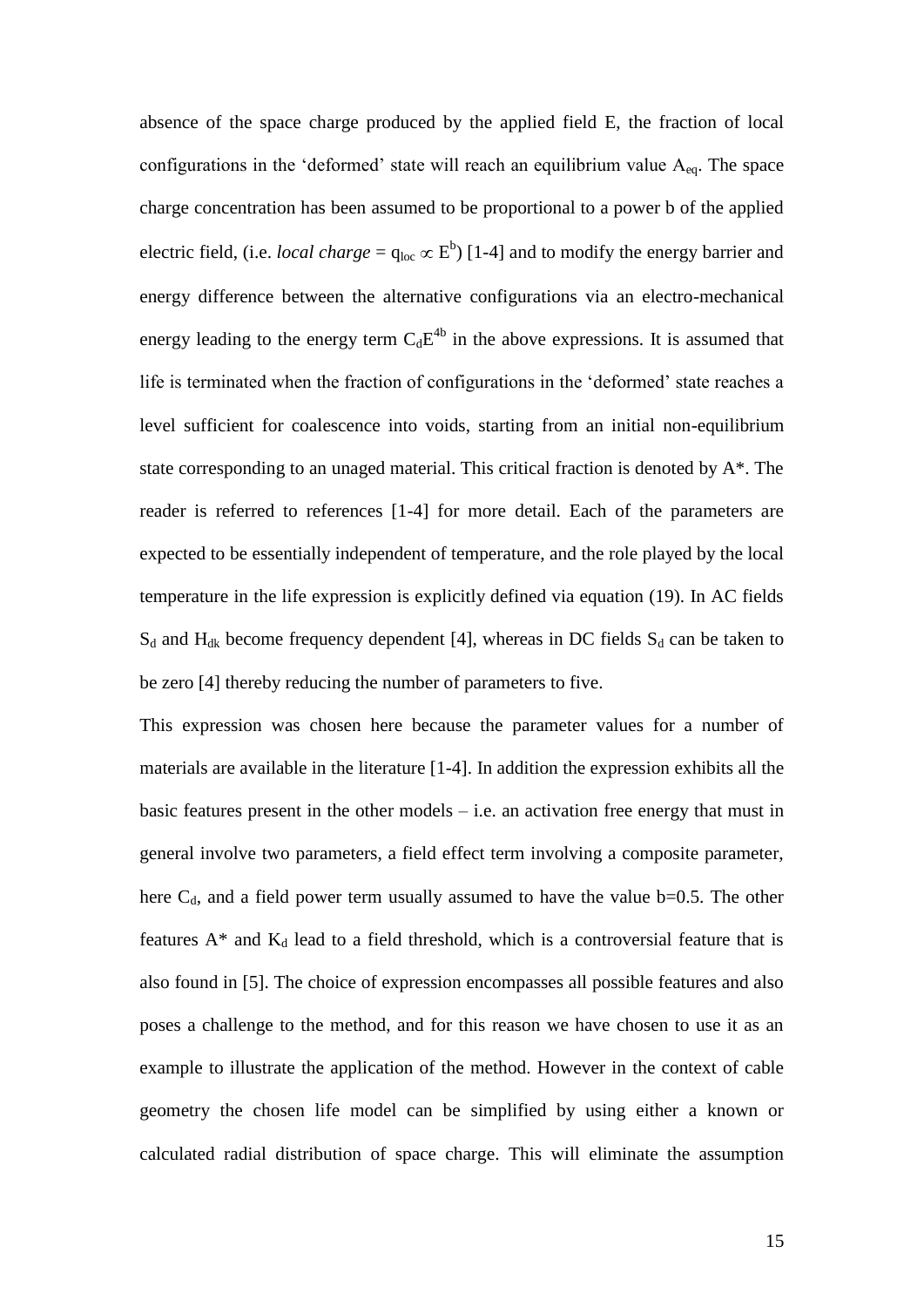relating space charge concentration to the local field and hence remove "b" from the list of parameters. It should be noted however, that our choice of model was made strictly for convenience in testing and that the method can be applied to any life expression and is not restricted to the model chosen.

#### **3.1 Details of fitting method**

#### **Data used**

The method described in section 2 was used to fit the DMM life expression to experimental data from cable ageing experiments carried out for BICC Cables Ltd (now owned by Pirelli Cables Ltd.) [26]. Cables insulated with extruded XLPE of thickness 4.4mm were aged under nine different experimental conditions. Twelve cables were aged under each condition, and the tests were stopped after eight cables had failed. A Weibull analysis applicable to singly censored data was therefore carried out [23], resulting in B63 and β values for each of the nine experimental conditions.

The cables were 15kV medium rated cables, with aluminium cores and values of  $R<sub>I</sub>$ and  $R<sub>0</sub>$  of 5.9mm and 10.3 mm respectively. They were all 9.14m long. Cables were aged at temperatures of 60°C, 75°C and 90°C and applied AC r.m.s. voltages of 34.6kV, 26kV and 17.3kV. The cables also contained thin semicon layers between the core and the insulation, though these were ignored for the purposes of the fitting. This is justifiable here, since the only effect of an extra layer would be to change the mean thermal and electrical resistivities of the insulation/semicon layer and in all cases the cables were aged under AC voltage, no current was applied to the cable cores, and the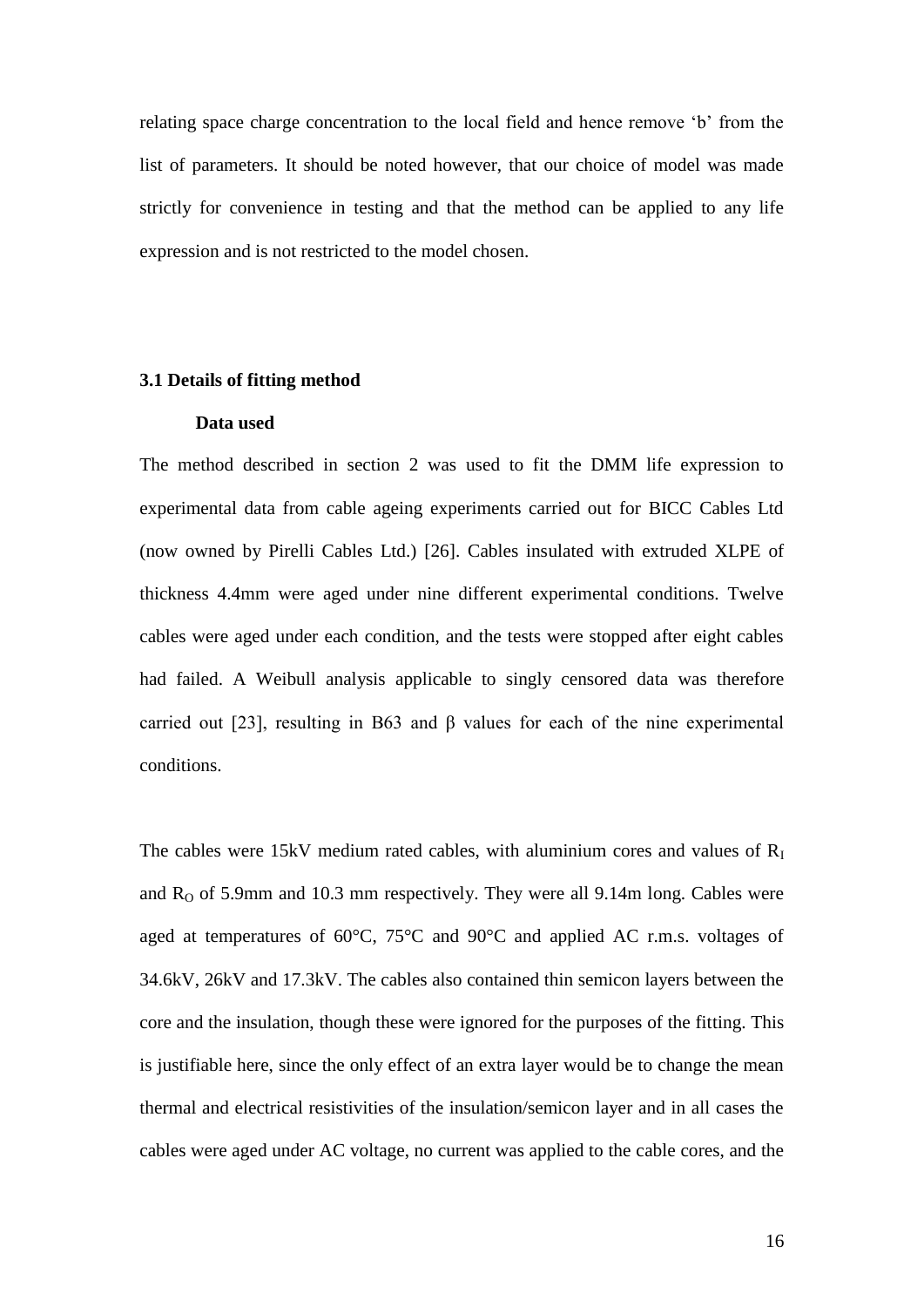temperature was assumed constant across the insulation. There was therefore no temperature gradient across the insulation – only an AC-type field gradient, which is independent of both the electrical and thermal resistivity of the insulating layer as shown in equation (2).

#### **Error function**

In order to fit experimental data to the DMM model, the following error function, representing the difference between experimental data and the model predictions, was minimised to find optimal DMM parameter values in L<sup>i</sup>

$$
\sum_{J} \left\{ \ln(B63_J) - \ln \left[ \left[ \frac{N}{\sum_{i} \left( \frac{1}{L(r_i)^{\beta}} \right)} \right]^{2} \right] \right\}
$$
(21)

Above, J is the number of B63 values available. For each B63 value, the error function takes the difference between the log of the B63 value and the log of the hypothesised cable lifetime expression as in equation (19). The squares of the differences are summed over all experimental conditions to give the final error value for the whole data set. Natural logarithms are used in the error function due to the extreme non-linearity of the DMM equation. The square of the differences is used to avoid fits where the fit is good for most B63 values but very poor in one or two cases.

Equation (21) was minimised using a grid search method implemented using a FORTRAN computer program.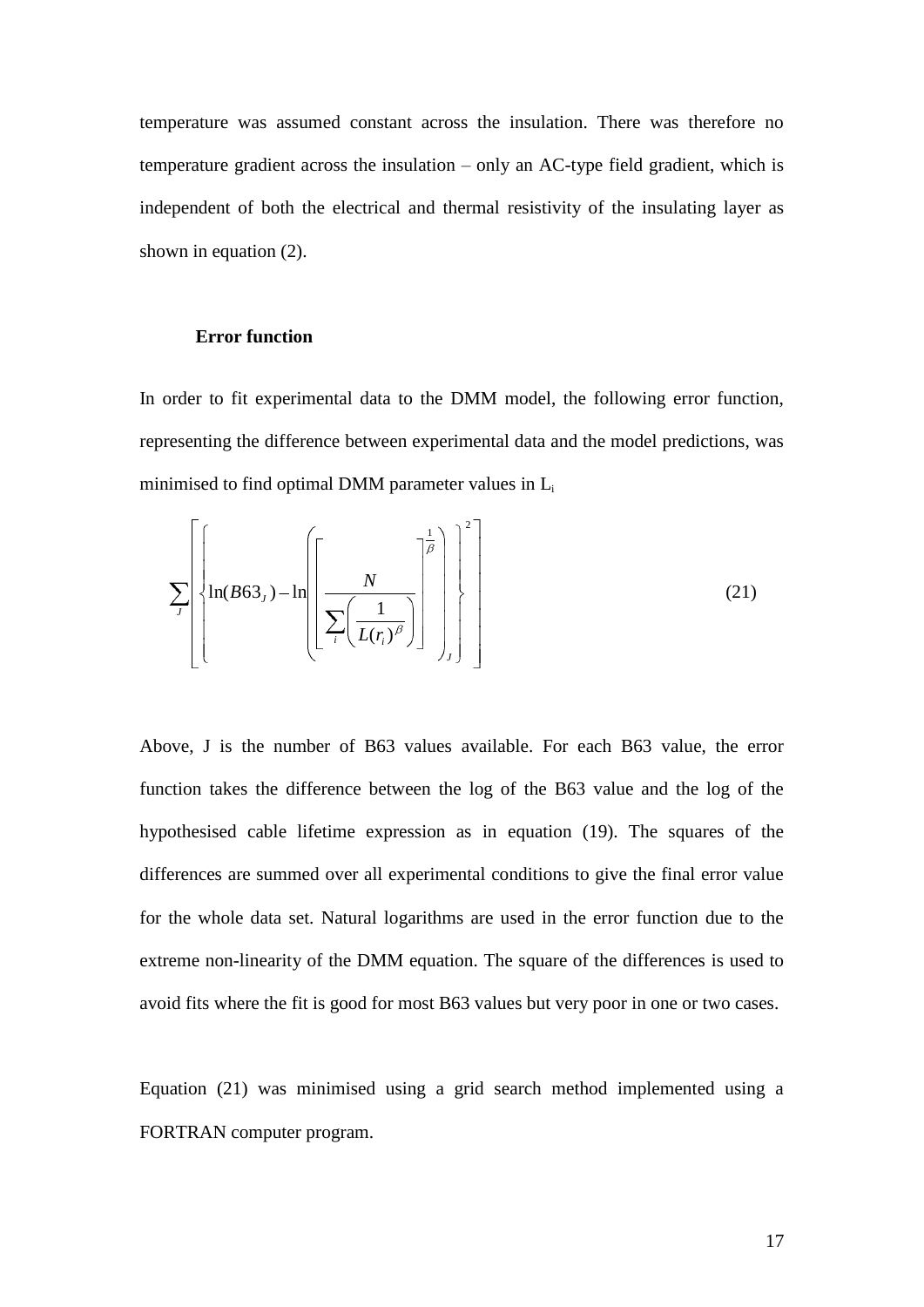#### **Values of N and β**

The number of shells used in this fitting, N, was 100. This value was chosen for several reasons. Firstly, N=100 corresponds to a situation where the thickest shells in the cable are roughly the same thickness as the PET films for which the DMM model has been previously shown to give a good fit [3]. Since the models were originally applied to thin films, ensuring that the shells are of a similar thickness ensures that the applicability of the expression demonstrated on thin films is retained. Secondly, N was chosen to be high enough to give as good a fit as possible to the data. Since the N dependence of the model parameters is eliminated in the fitting function, the only effect of increasing N should be to increase the quality of the fits due simply to an improved accuracy in the discrete representation of a continuous system. This effect was found to reach saturation at a value of N of approximately 100. The third criterion for a value of N is that it cannot be too large that the computation takes too much time.

A value for β also had to be chosen, since the error function requires only one value of beta. Each experimental condition yields its own value of β, and for the data used here the β values ranged from 2.4 to 8.5 – each with fairly wide confidence limits. We have assumed that each of these values is the same for each cable set so long as the ageing process is the same, so an average of all the β values was used. This average was weighted towards the smaller end, since the highest β was much higher than the other values and was therefore deemed atypical.

#### **3.2 Results**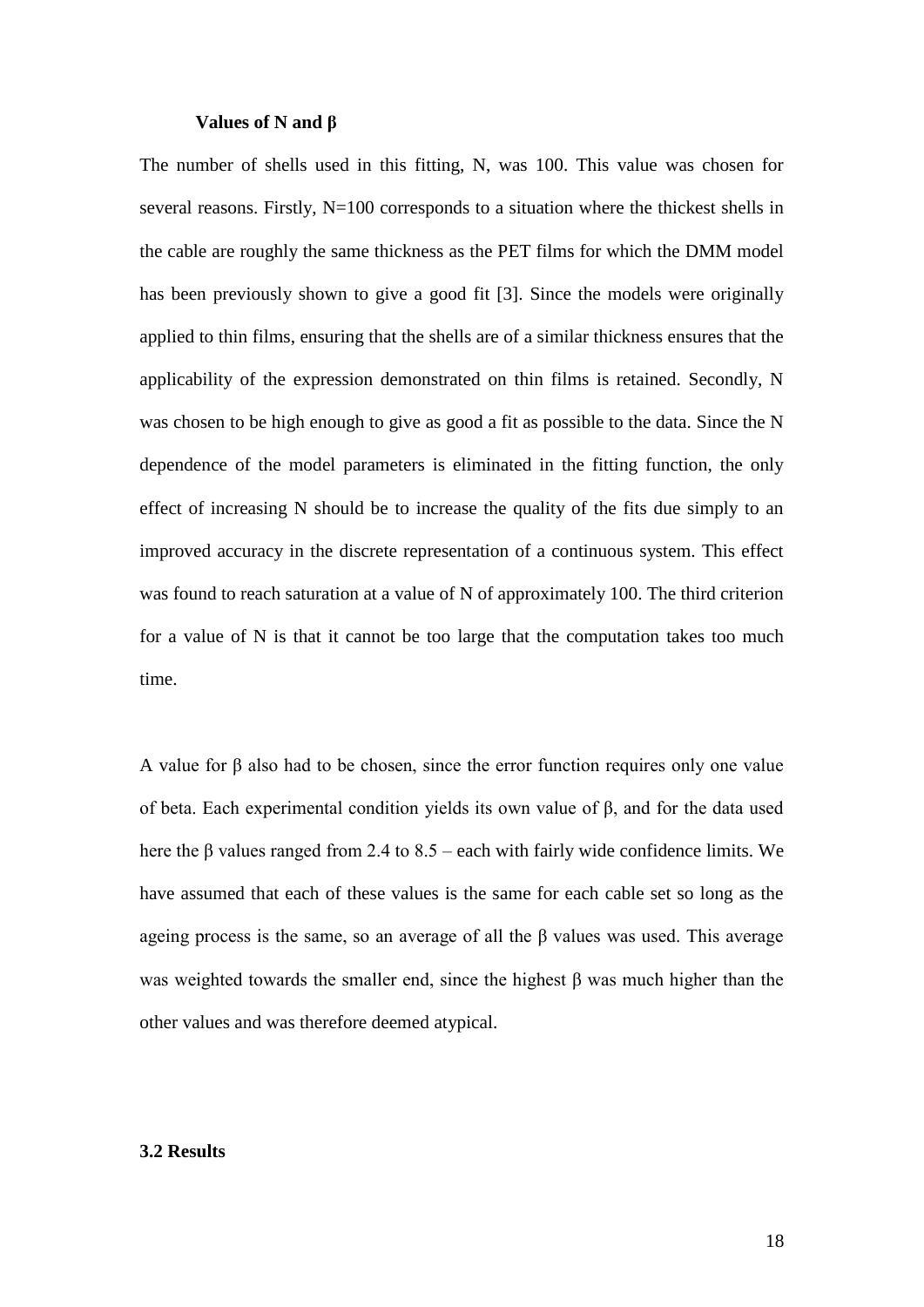The results obtained from fitting the DMM model to cable data as outlined above are shown in figure 2.

In figure 2, the y-axis represents time in seconds, and the x-axis shows applied RMS voltage in kV. B63 values from each of the nine conditions under which cables were aged are shown as crosses, circles and triangles corresponding to tests at 363K, 348K and 333K respectively. The 90% confidence limits for each B63 are shown as error bars. Each of the lines in figure 2 represents the lifetime predicted by the DMM model using the method described above. Each line shows predicted lifetime as a function of applied voltage at a temperature corresponding to one of the ageing temperatures. The lines show voltage threshold behaviour – i.e. below a threshold voltage, cables are predicted to have an infinite life. However, the cable lifetime only becomes infinite if the field and temperature experienced everywhere in the insulation  $-$  i.e. by each of the constituent shells - is below the threshold for the material.

The parameter values used to obtain the fits shown in figure 2 are given in table 1, along with the parameters from fitting to life data from other types of polymer specimen.

In the FORTRAN grid search used here, the DMM parameters were allowed to vary over wide ranges. The magnitudes of the model parameters obtained are nevertheless all similar in magnitude to those obtained in previous fittings to AC ageing data of XLPE mini-cables and PET thin films.

## **4. Discussion**

#### **4.1 Fit to data**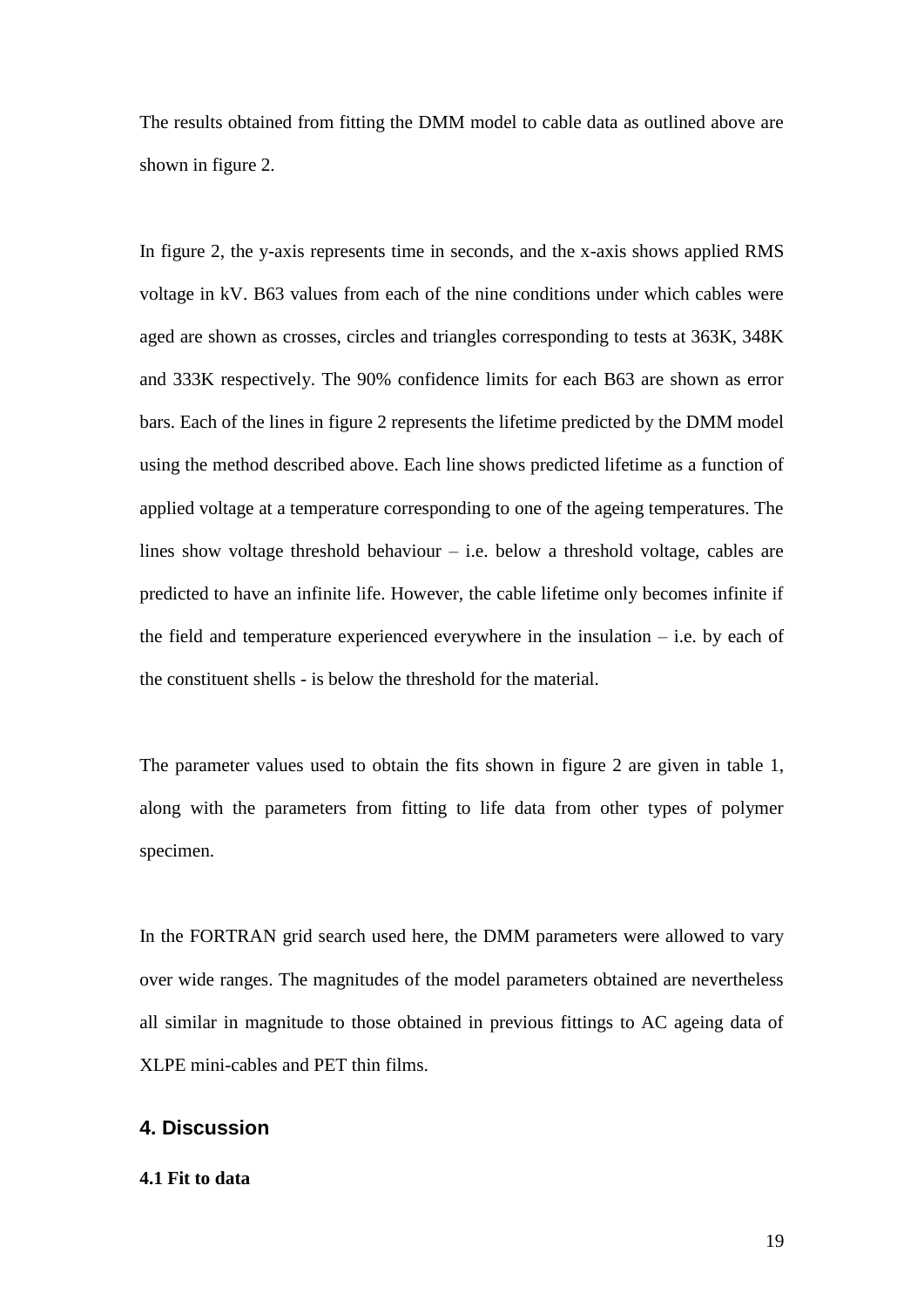The fit in figure 2 can be seen to be good, with the predicted lifetimes being within the 90% confidence limits of the experimental data for four out of the nine conditions. This is a good fit considering the assumptions involved in the derivation of the fitting method. The most significant of these assumptions is the way that the electrical field strength is used in the method – firstly the electric field in each shell is calculated on the basis of simplifying assumptions giving equation (2) and then this value is used in the DMM model in another assumed relationship describing the amount of charge in the material in terms of the local macroscopic field.

#### **4.2 Parameter values – volume considerations**

The magnitudes of the model parameters obtained are similar in magnitude to those obtained in previous fittings to AC ageing data. This suggests that the cable fitting method works well, and supports the contention that the ageing process is the same for each of the materials studied.

The parameters in table 1 were obtained from fits to AC ageing data involving very different specimen types. In this investigation, the cables were insulated with XLPE with a volume of  $2x10^{-3}m^3$  and a thickness of 4.4mm. The mini-cables for which parameter values are quoted had an insulation thickness of 1.5mm, and a volume of approximately  $3x10^{-6}m^3$ . The volume of the PET films is not known, but the thickness of each was  $50x10^{-6}$ mm – implying a volume many times smaller than in either of the cable cases.

Any dependence of specimen lifetime on volume must be reflected in the magnitudes of the DMM parameter values obtained from fitting to data involving specimens of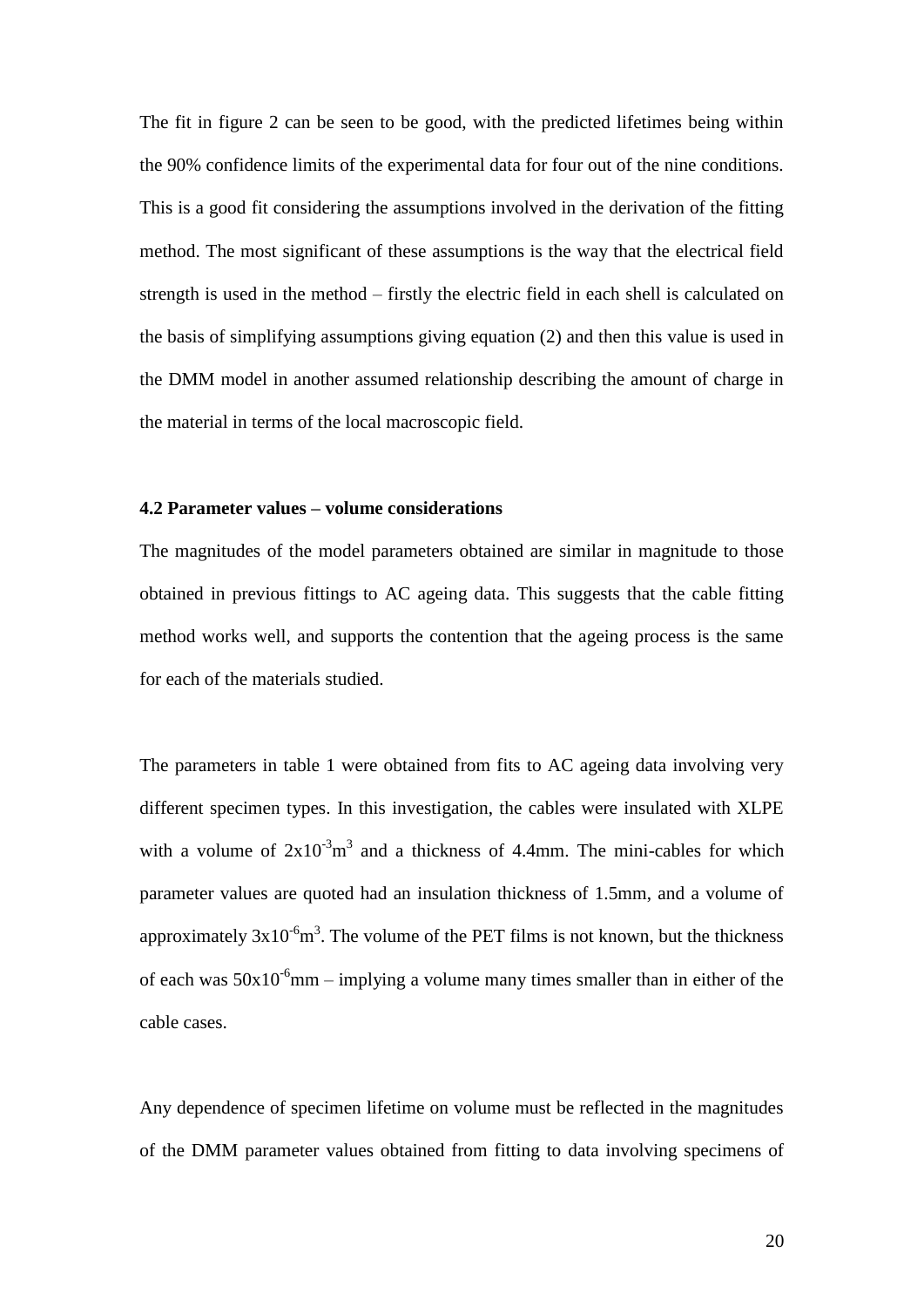different volumes. The question as to how the specimen volume affects parameter values in table 1, however, is not clear, since the parameters obtained are all for different materials, as well as for different volumes. This is true even of the XLPE cables evaluated here and the XLPE insulated mini-cables, since the XLPE was made by different cable manufacturers in each case, and there are therefore likely to be significant differences in composition between the two. It is therefore not possible to separate out differences in parameter values due to volume, from differences due to material morphology and chemical composition. The volume of insulation of the cables used here, however, is considerably larger than in the other two cases – almost 700 times larger than the mini-cable insulation, and likely to be much larger again than the PET films.

In spite of the material differences it is possible to use the parameter sets of table 1 to speculate as to which of the DMM model parameter values might be affected by volume. The common assumption that a larger volume of insulation will fail faster than a smaller volume under the same conditions is essentially based on a statistical argument (see for example [22,23]), i.e. bigger volumes give a greater preponderance of sites susceptible to ageing and hence a bigger likelihood of the existence of highly susceptible sites.

In the DMM models these sites are characterised by polymer moieties that can trap charge and respond to the trapped charge by surmounting an energy barrier to an alternative conformation corresponding to a local deformation. The influence of the local space charge is to both accelerate the local changes and to stabilise a more extreme local distortion than that which would have been produced at thermal

21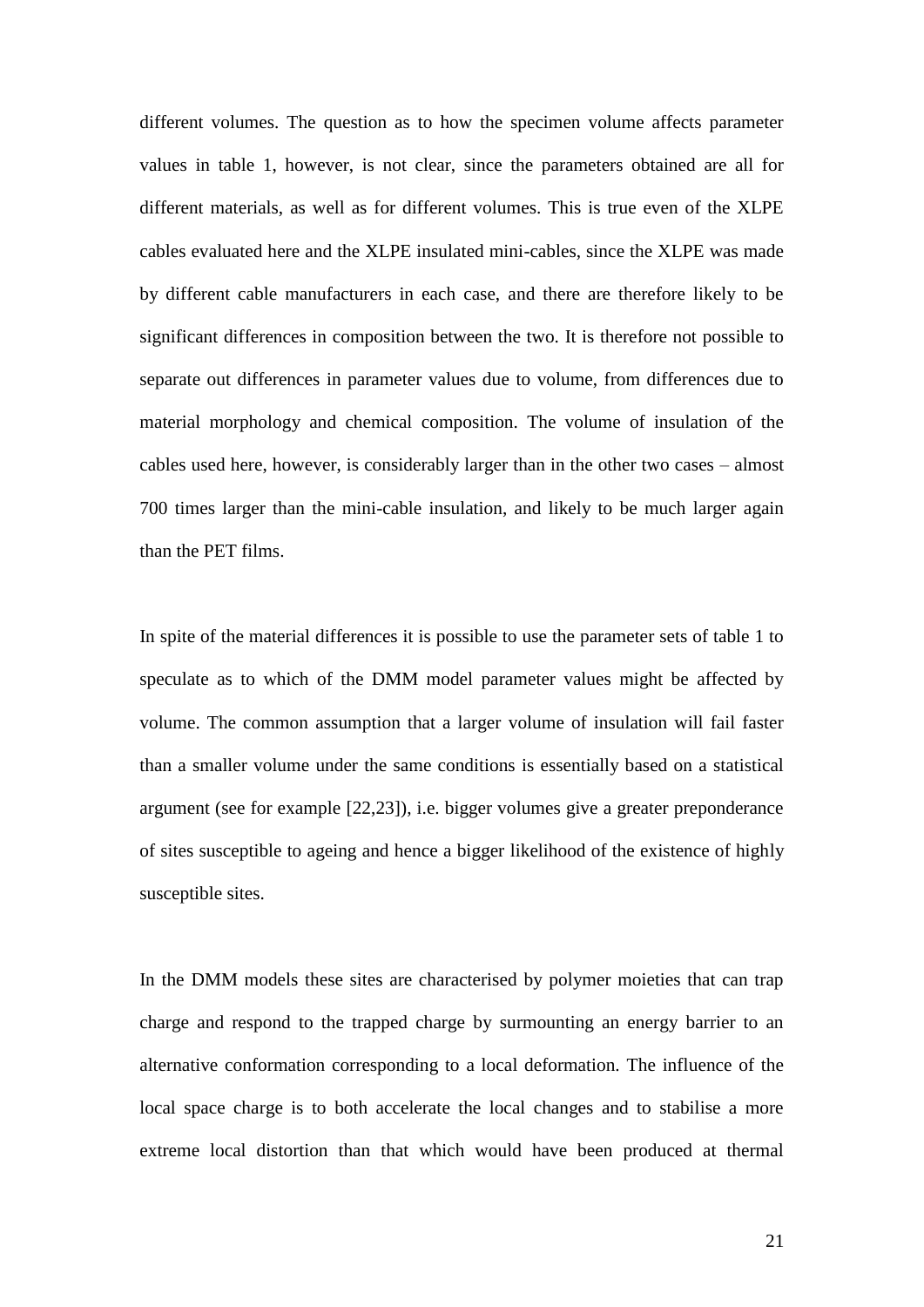equilibrium in its absence. When the distortion exceeds a critical level it is assumed to initiate a rapid failure process. Differences in the parameter sets obtained for cable data as compared to the other two sets, particularly the mini-cables, may therefore relate to a greater severity of the most susceptible sites.

Since the temperature is constant across the radius of the cable in the samples whose failure data has been analysed (see section 3.1), a characteristic free energy barrier #G  $(=H<sub>dk</sub>-TS<sub>d</sub>)$  can be defined as for the thin film samples. As shown in Table 1 its value is actually very similar for all of the three systems, however it is clear that the component of the barrier arising from the activation enthalpy is greater in the fullscale cables than in the other two cases. This means that ageing is much more sensitive to temperature in the present cable data than for the other two systems. The changes in barrier factors  $H_{dk}$  and  $S_d$  cannot be regarded as a volume effect as we would expect larger volumes to lead to more susceptible sites, with smaller #G, over the temperature range experienced by the cable. It should be noted that the value of the activation entropy,  $S_d$ , is negative. This corresponds to a reaction in which the ground state is more configurationally disordered than the barrier state through which the reactants move to the product state. In this kind of reaction we can picture the reacting moieties having to adopt specific orientations and bond angles in order to achieve passage through the barrier. This requires work to be done on the group of entities that have to pass through the barrier. The similarity in #G values appears to be an instance of a compensation law and is also found for the ageing of PET films [1-4], where #G is found to be the same in DC and AC ageing over the temperature range measured. It is possible to speculate that this result indicates that the basic features of the ageing mechanism are the same in all cases, but that the free energy surface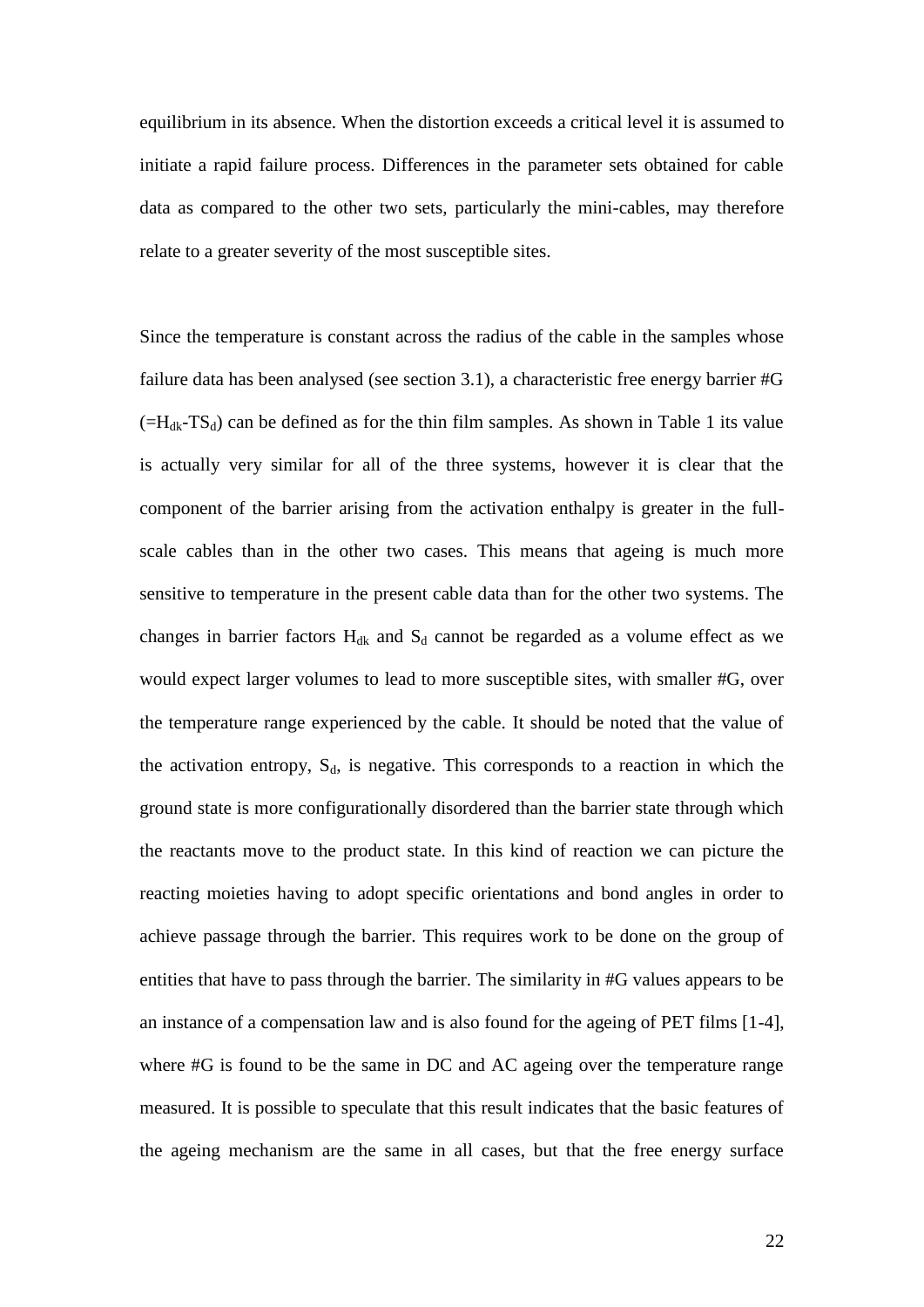changes with frequency and morphology. More specifically it would appear that as the amount of ordering required to enter the barrier state becomes smaller (i.e.  $S_d$ ) moves closer to zero) the system is forced to surmount a higher enthalpy barrier, i.e. the disordered state has a large enthalpy barrier but ordering allows reaction via a smaller entropy barrier at the expense of the free energy required for the ordering.

It is possible that the parameter  $A^*$  may be affected by volume.  $A^*$  is the fraction of moieties that must be involved in deformation for breakdown to occur in any localised area. It seems likely that this fraction might vary from region to region of the specimen. This means that in a larger volume of polymer there may be an increased likelihood of finding regions where fewer moieties need to be involved for breakdown to be initiated. As a result, a specimen with a larger volume will require the conversion of fewer moieties to initiate failure, and consequently a smaller local energy concentration will be required. The differences in characteristic A\* shown in table 1 seem to support the hypothesis that the specimens with larger volumes require fewer moieties to be converted, and therefore lower energy concentration, to initiate breakdown. Larger volumes would therefore experience a reduction in lifetime under a given condition.

 $C_d$  and b describe the effect of a field on the barrier to ageing, #G. On the application of an electrical field of magnitude E, #G is reduced by an amount equal to  $C_dE^{4b}$ , and this acts to accelerate the ageing reaction. Large values of  $C_d$  and b for a set of specimens therefore indicate that the ageing reaction is accelerated strongly by the electrical field. In addition, this field dependent energy helps to stabilise the state of the moiety corresponding to the deformed polymer and hence facilitates the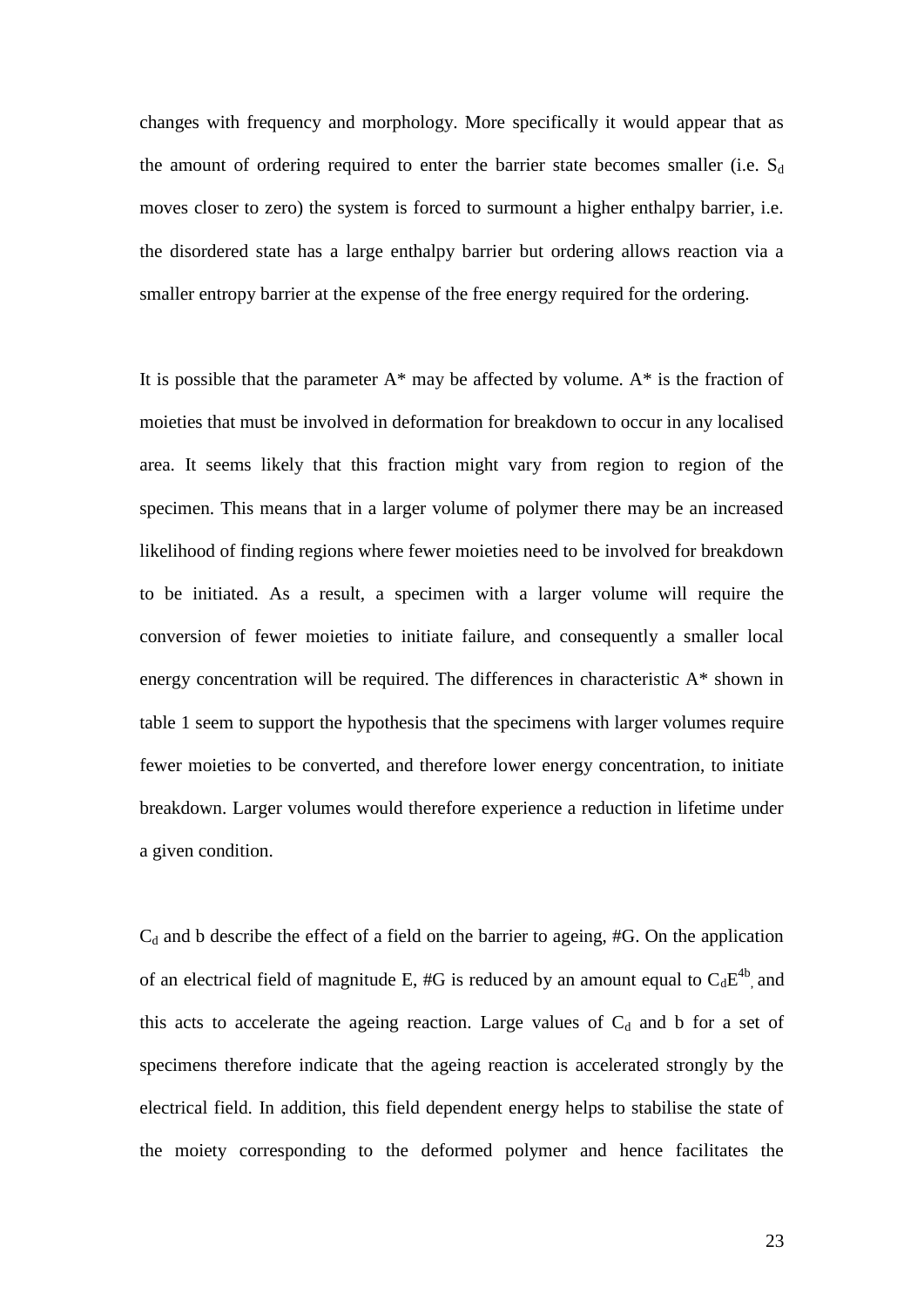achievement of sufficient deformation to initiate failure. A greater volume of polymer is more likely to contain sites at which this is the case  $-$  i.e. sites at which the field can have a strong influence on the ageing process. In the DMM model such sites will be those that have greater ability to trap charge and store electro-mechanical energy. They may therefore be sites that have a bigger electrostriction coefficient than the average for the specimen. Such sites may also (or instead) have a smaller bulk modulus or relative permittivity than average. Microscopic variations in macroscopic material characteristics such as these seem very likely, which makes these two parameters likely to have a volume dependency. The data in table 1 seems to support this to some extent, with the largest polymer volume showing by far the largest values of  $C_d$ . The values of b are all quite similar, however, with no observable pattern with volume. Overall, the  $C_dE^{4b}$  term for fields from 0 to 20kV/mm is always largest for the XLPE cable parameters. The same term is larger for the mini-cables than for the thin films for all fields above about 3kV/mm, but below this field the values are very similar. These parameters are also likely to be strongly material dependent, however, so this is by no means conclusive.

#### **4.3 Relationship to Space Charge**

The DMM ageing theory differs from the other models [5-14] in ascribing the ageing to energy (electromechanical) concentration produced by trapped space charges. The local energy is proportional to either the  $4<sup>th</sup>$  power of the space charge field or its square depending upon whether or not the local centre was assumed to behave as a region with macroscopic properties or as an irreducible volume element with atomistic/molecular properties [27]. The relationship to the known applied field was made via the assumption that the trapped charge  $q \propto E^b$  where E is the applied field.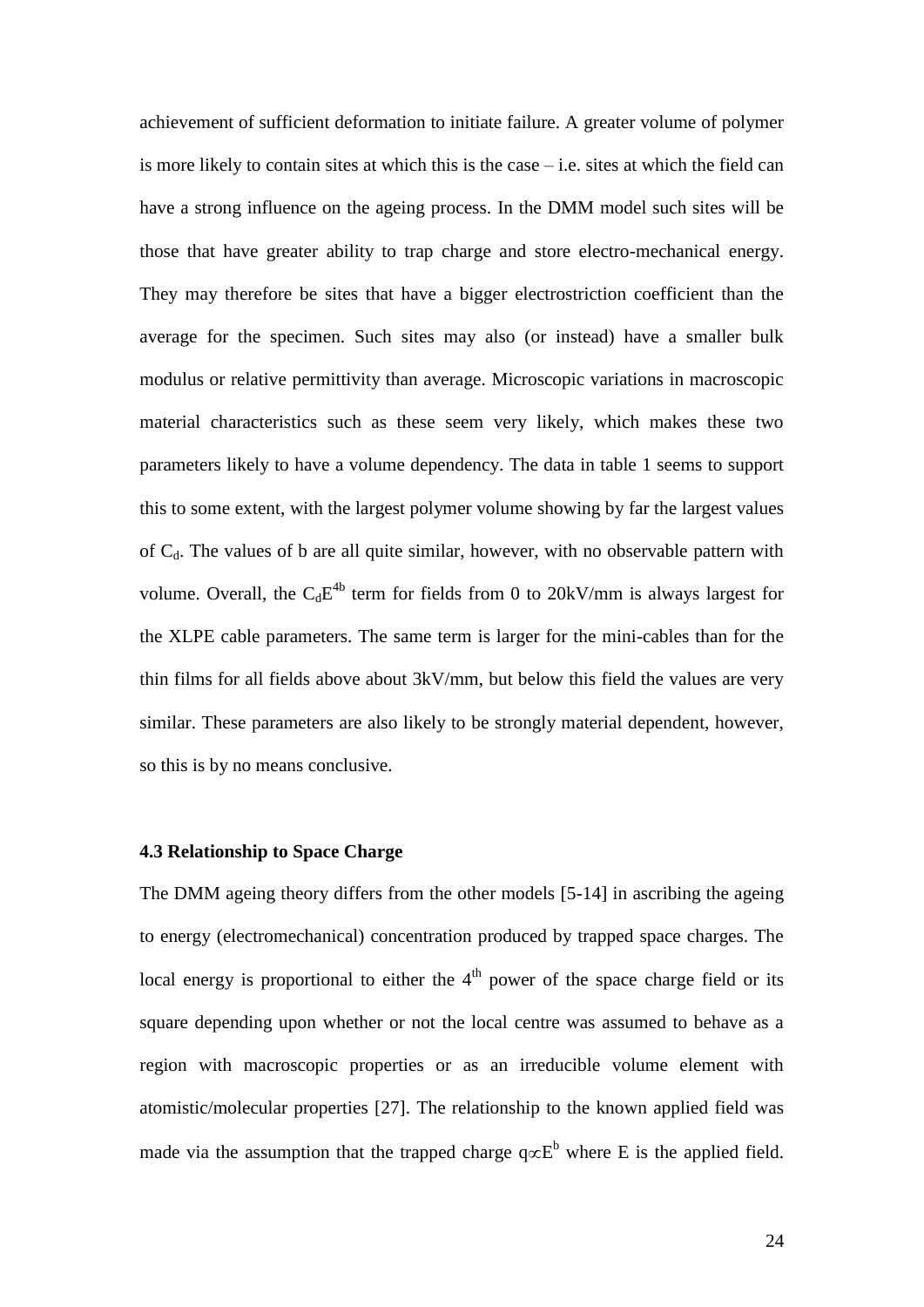The physics behind the model [1] therefore allows the possibility that a direct measurement of space charge could be used instead of estimation of  $E(r_i)$ . This has the benefit of eliminating the exponent b as a parameter, since the local space charge field can be taken to be proportional to the space charge density. The effect of local field would still be expressed through a parameter like  $C_d$ . One drawback to this course of action is that trapped charges may be present though their net value may be zero. The energy concentration and local field would still exist on the atomistic scale even though the measured space charge would be zero. Secondly, the divergence of the applied Laplacian field in cables would also yield an electromechanical energy concentration [5] that would have to be added to the atomistic value. In order to pursue this approach space charge measurements would have to be taken during ageing and this information is not yet available.

## **5. Conclusions**

The radial variation of temperature and electric field experienced in cable geometry can be included in an ageing theory by means of a shell approach. The methodology can be applied to any ageing theory and can, in principle, be used to predict cable lifetimes from thin film experiments. In practice it is better suited to investigating the volume dependence of ageing parameters.

The methodology has been applied to the life expression of the DMM model, which was found to fit the data very well. It was shown that values of the  $A^*$  and  $C_d$ parameters correspond to a characteristic centre that is more susceptible to ageing, as would be expected for a system whose insulation had a bigger volume. The free energy barrier to ageing had almost the same value as for mini-cables, but the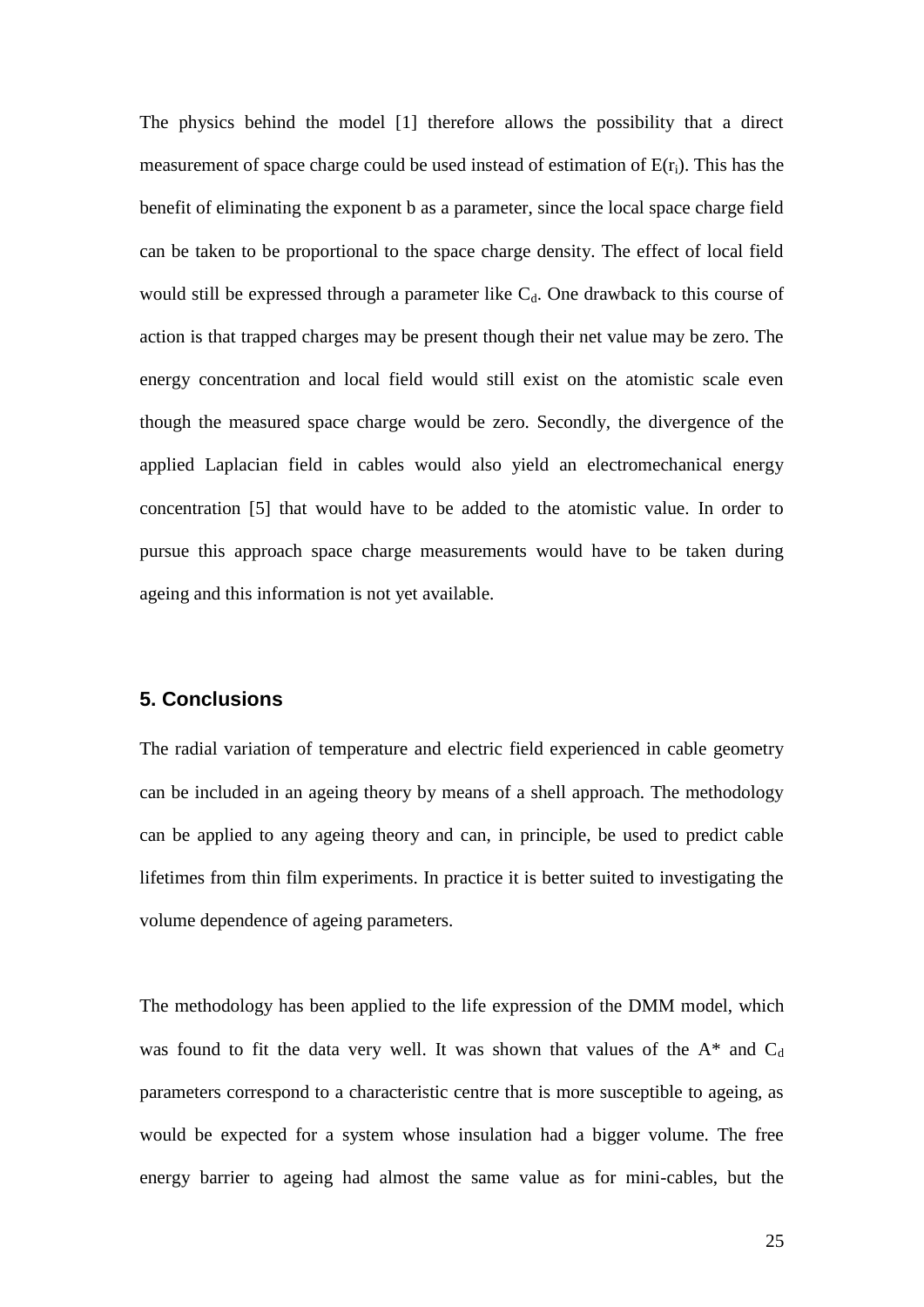activation enthalpy component was bigger, It therefore seems possible to conclude that the larger cable contains centres that require less energy concentration to achieve the initiation of failure, that the centres are more susceptible to the affect of an electrical field, but that the barrier to the ageing reaction involves different routes across the free energy surface corresponding to differences in the local morphology.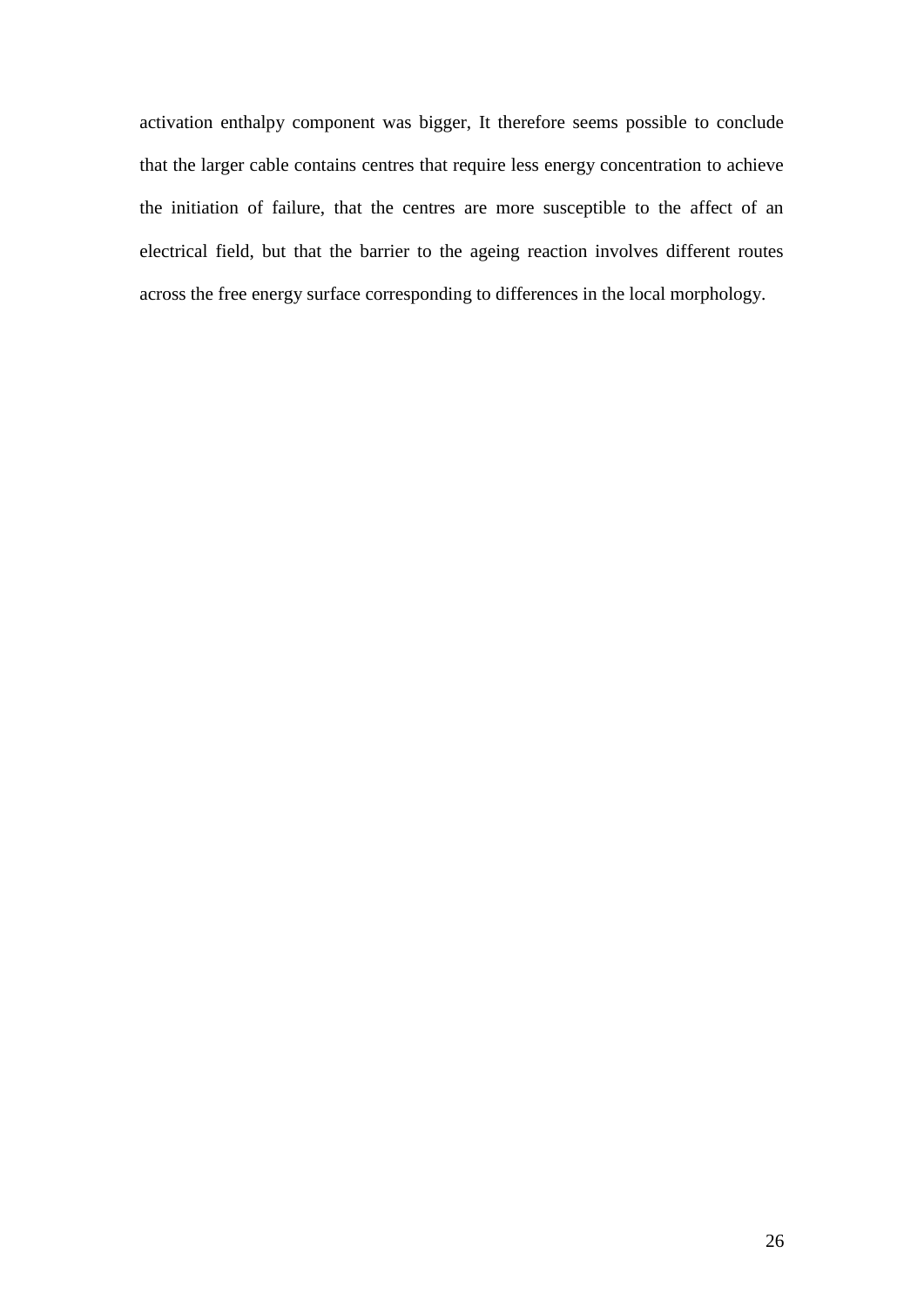#### **REFERENCES**

[1] L.A. Dissado, G. Mazzanti, G.C. Montanari, 'The Incorporation of Space Charge Degradation in the Life Model for Electrical Insulating Materials", IEEE Transactions on Dielectrics and Electrical Insulation, Vol. 2, No 6, pp1147-1158, 1995.

[2] L.A. Dissado, G. Mazzanti, G.C. Montanari, "The Role of Trapped Space Charges in the Electrical Aging of Insulating Materials", IEEE Transactions on Dielectrics and Electrical Insulation Vol. 4, No 5, pp496-506, 1997

[3] L.A. Dissado, G. Mazzanti, G.C. Montanari, "Discussion of space-charge life model features in dc and ac electrical aging of polymeric materials", Annual Report CEIDP, pp36-40, 1997

[4] G. Mazzanti, G.C Montanari, L.A. Dissado, "A Space-charge Life Model for ac Electrical Aging of Polymers", IEEE Transactions on Dielectrics and Electrical Insulation, Vol. 6, No 6, pp864-875, 1999.

[5] T.J. Lewis, J.P. Llewellyn, M.J. van der Sluijs, J. Freestone, R.N. Hampton, "A new model for Electrical Ageing and Breakdown in Dielectrics", IEE DMMA, Conf Pub No 430, pp.220-224, 1996

[6] T.J. Lewis, 'Ageing – A Perspective', IEEE Electrical Insulation Magazine, vol. 17, pp 6-16, 2001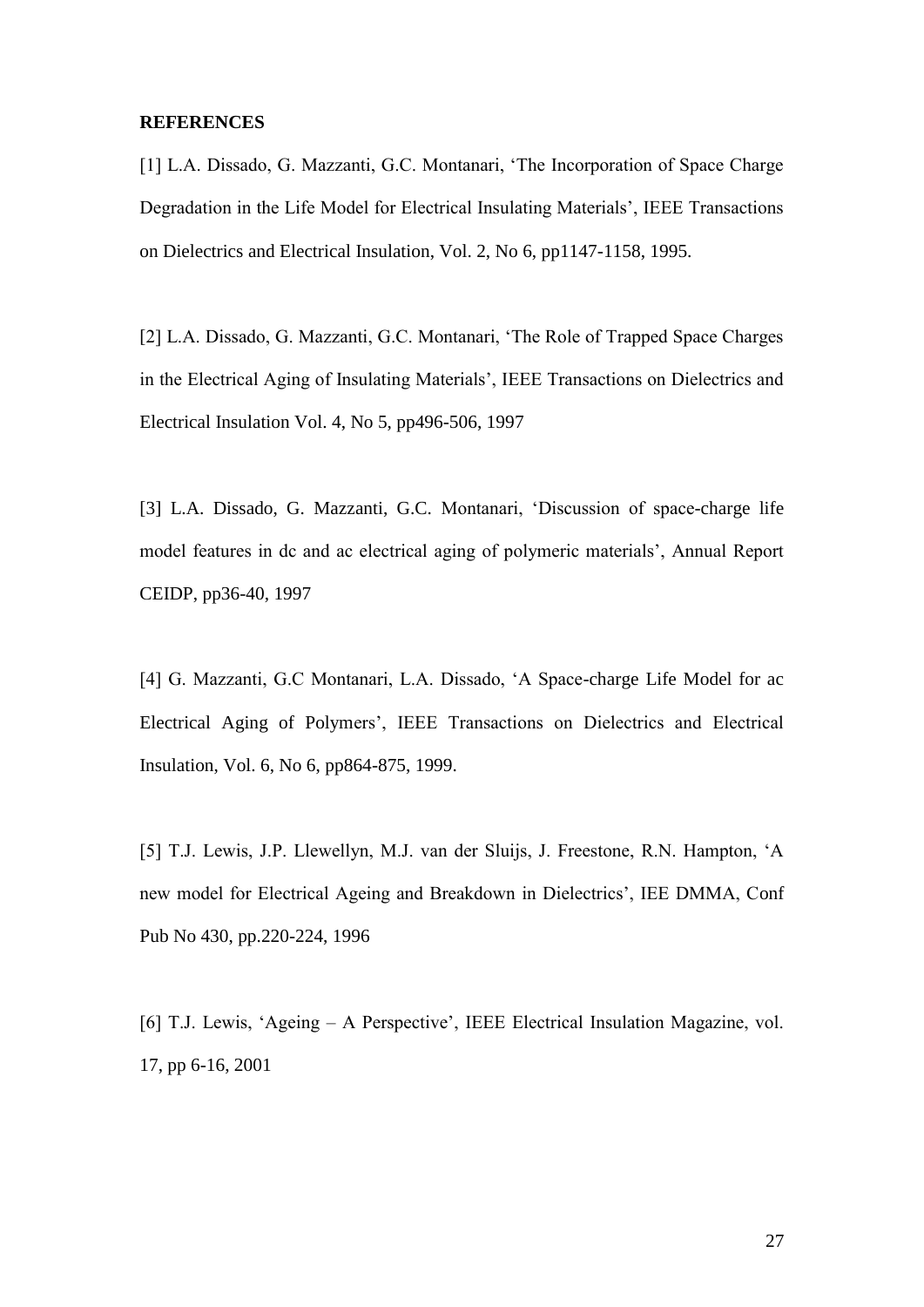[7] T.J. Lewis, J.P. Llewellyn, M.J. van der Sluijs, "Electrokinetic properties of metaldielectric interfaces", IEE Proceedings-A, Vol. 140, No 5, pp.385-392, September 1993

[8] T.J. Lewis, J.P. Llewellyn, M.J. van der Sluijs, "Electrically induced mechanical Strain in Insulating Dielectrics", IEEE Annual report CEIDP, pp 328-333, 1994.

[9] T.J. Lewis, J.P. Llewellyn, M.J. van der Sluijs, J. Freestone, R.N. Hampton, "Electromechanical Effects in XLPE Cable Models", Proc.5th ICSD, (IEEE Pub. 95CH3476-9), pp. 269-273, 1995

[10] P. Connor, J.P. Jones, J.P Llewellyn and T.J. Lewis, 'Electric Field-Induced Viscoelastic Changes in Insulating Polymer Films", Ann. Rep. CEIDP, pp27-30, 1998

[11] C.L. Griffiths, J.Freestone and R.N. Hampton, 'Thermoelectric Aging of Cable Grade XLPE", Proc. IEEE ISEI, pp.578-582, 1998.

[12] P.W. Sayers, T.J. Lewis, J.P Llewellyn and C.L. Griffiths 'Investigation of the Structural Changes in LDPE and XLPE Induced by high Electrical Stress', IEE DMMA, Conf Pub No 473, pp. 403-407, 2000

[13] C.L. Griffiths, S. Betteridge, J.P. Llewellyn and T.J. Lewis, 'The Importance of Mechanical Properties for Increasing the Electrical Endurance of Polymeric Insulation, IEE DMMA, Conf Pub No 473, pp. 408-411, 2000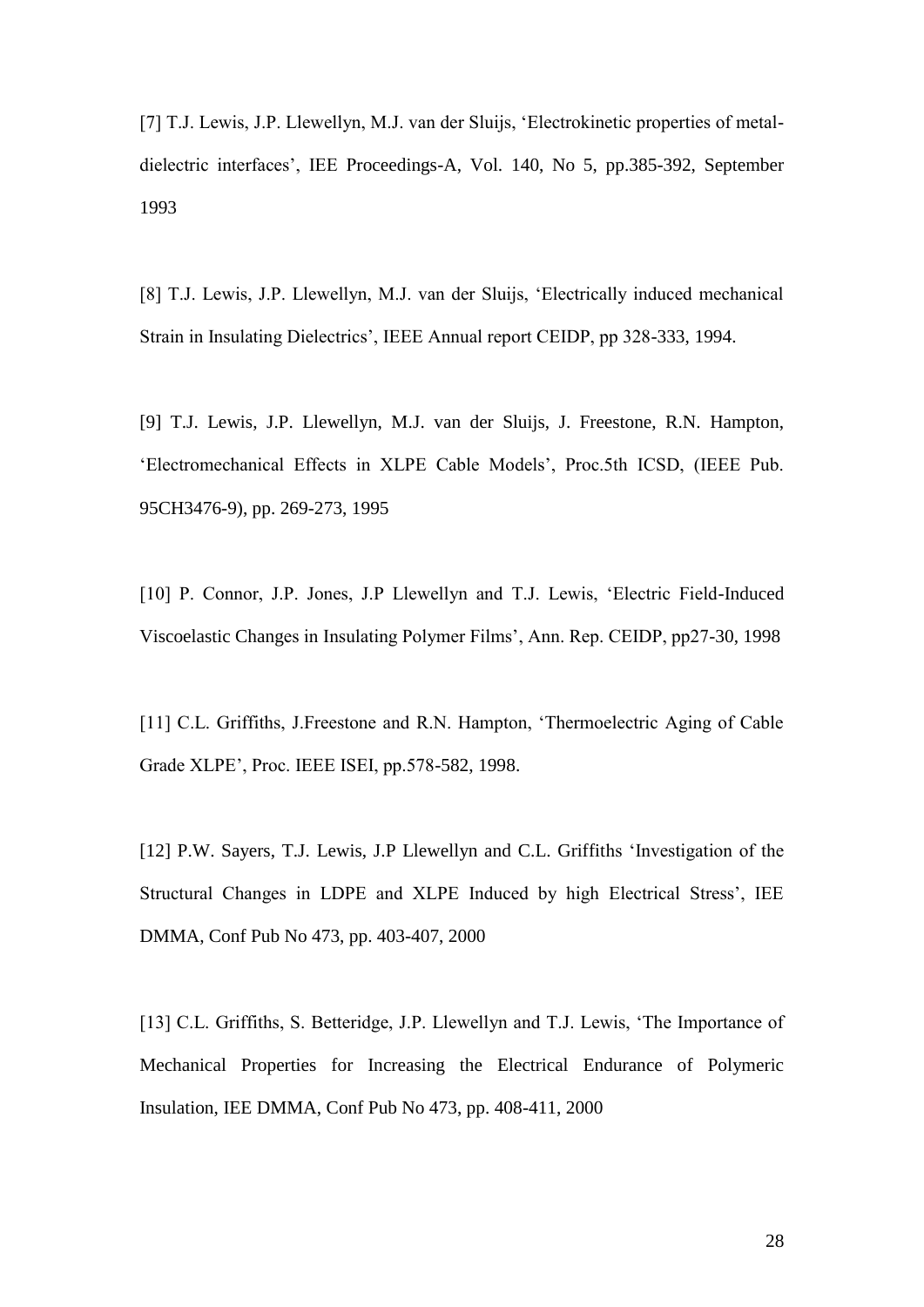[14] J.L. Parpal, J.P. Crine and C. Dang, "Electrical Ageing of Extruded Dielectric Cables – a physical model", IEEE Transactions on Dielectrics and Electrical Insulation, Vol. 4, No 2, pp 197-209, 1997

[15] J.P. Crine, 'A Molecular Model to Evaluate the Impact of Aging on Space Charges in Polymer Dielectrics", IEEE Transactions on Dielectrics and Electrical Insulation, Vol. 4, No 5, pp487-495, 1997

[16] L. Simoni, 'A general approach to the endurance of electrical insulation under temperature and voltage", IEEE Transactions on Electrical Insulation, Vol. EI-16, No 4, pp277-289, 1981

[17] J. Artbauer, 'Electric strength of Polymers', J.Phys. D: Appl. Phys., vol. 29, pp. 446-456, 1996

[18] C.K. Eoll, 'Theory of Stress Distribution in Insulation of High-Voltage DC Cables: Part 1", IEEE Trans EI Vol. E1-10, No. 1, pp.27-35, 1975

[19] The Development of a High Voltage DC Cable" Prepared by The Okonite Company. EPRI EL-606 Project 7818.

[20] Edited by G.F. Moore, "BICC Electrical Cables Handbook", Blackwell Science Ltd 1998. ISBN: 0 632 04075 0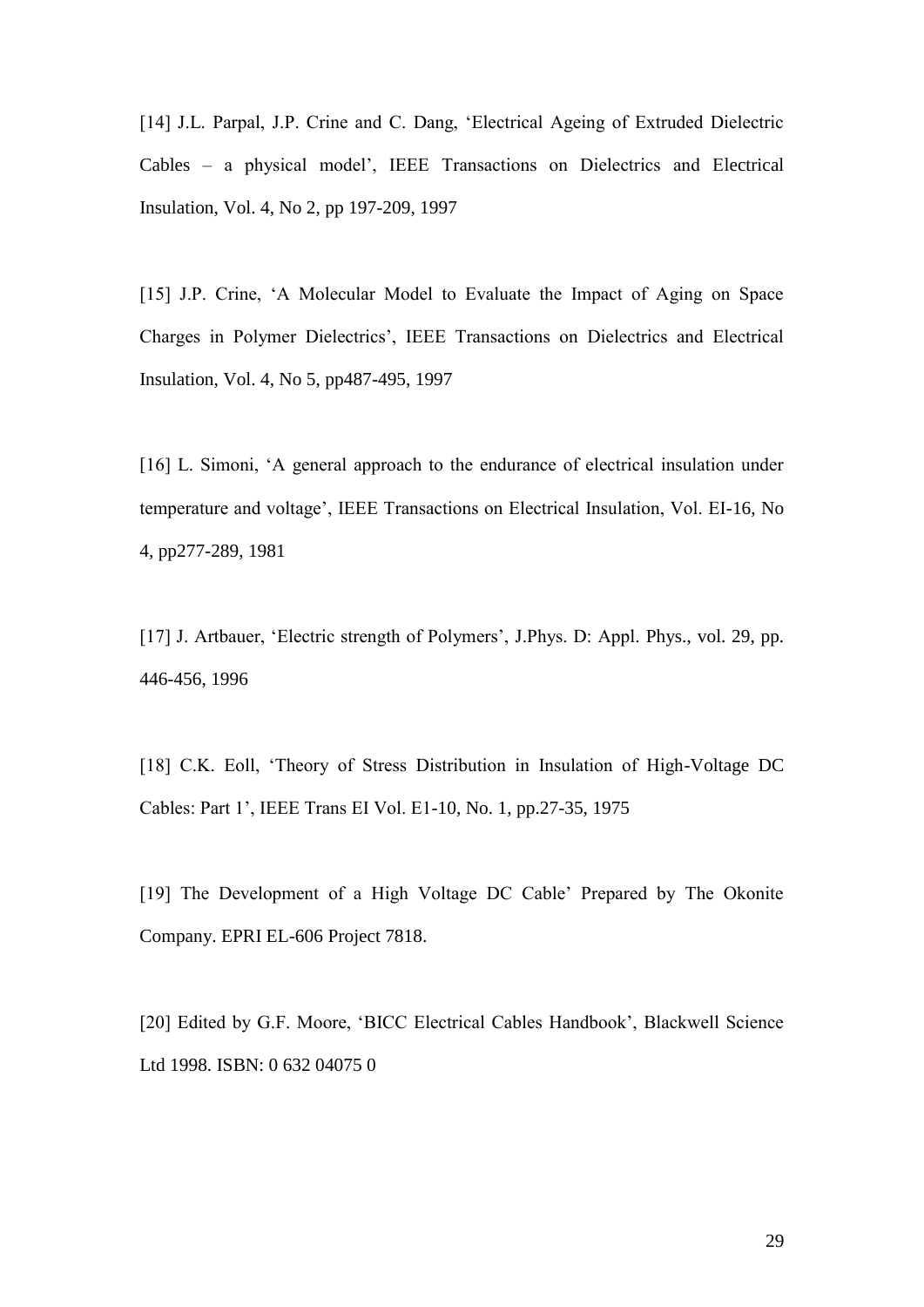[21] S.A.Boggs, D.H.Damon, J.Hjerrild, J.Holboll, and M.Henriksen, "Effect of insulation properties on the field grading of solid dielectric DC Cable", IEEE Trans. PD., vol. 16, pp456-461, 2001

[22] L. A. Dissado, "Predicting electrical breakdown in Polymeric Insulators, From Deterministic mechanisms to Failure Statistics", IEEE Trans DEI, vol.5, pp860-875, 2002

[23] J.C. Fothergill, IEEE Draft Standard P930: 'IEEE Guide for the statistical analysis of electrical insulation breakdown data'

[24] J.C. Fothergill and L.A. Dissado, 'Electrical degradation and breakdown in polymers" P. Peregrinus for IEE, London, ISBN: 0 86341 196 7, 1992

[25] V. M. Morton and A Stannett, 'Volume dependence of electric field strength of polymers". Proc. IEEE, vol 115, pp1857, 1968

[26] BICC company report "Analysis of Accelerated Ageing Tests On Extruded XLPE and EPR Power Cables Carried Out By EPRI at the Marshall Technology Centre of BICC" by F. Chang, 1998 EPRI report RP-2713-02.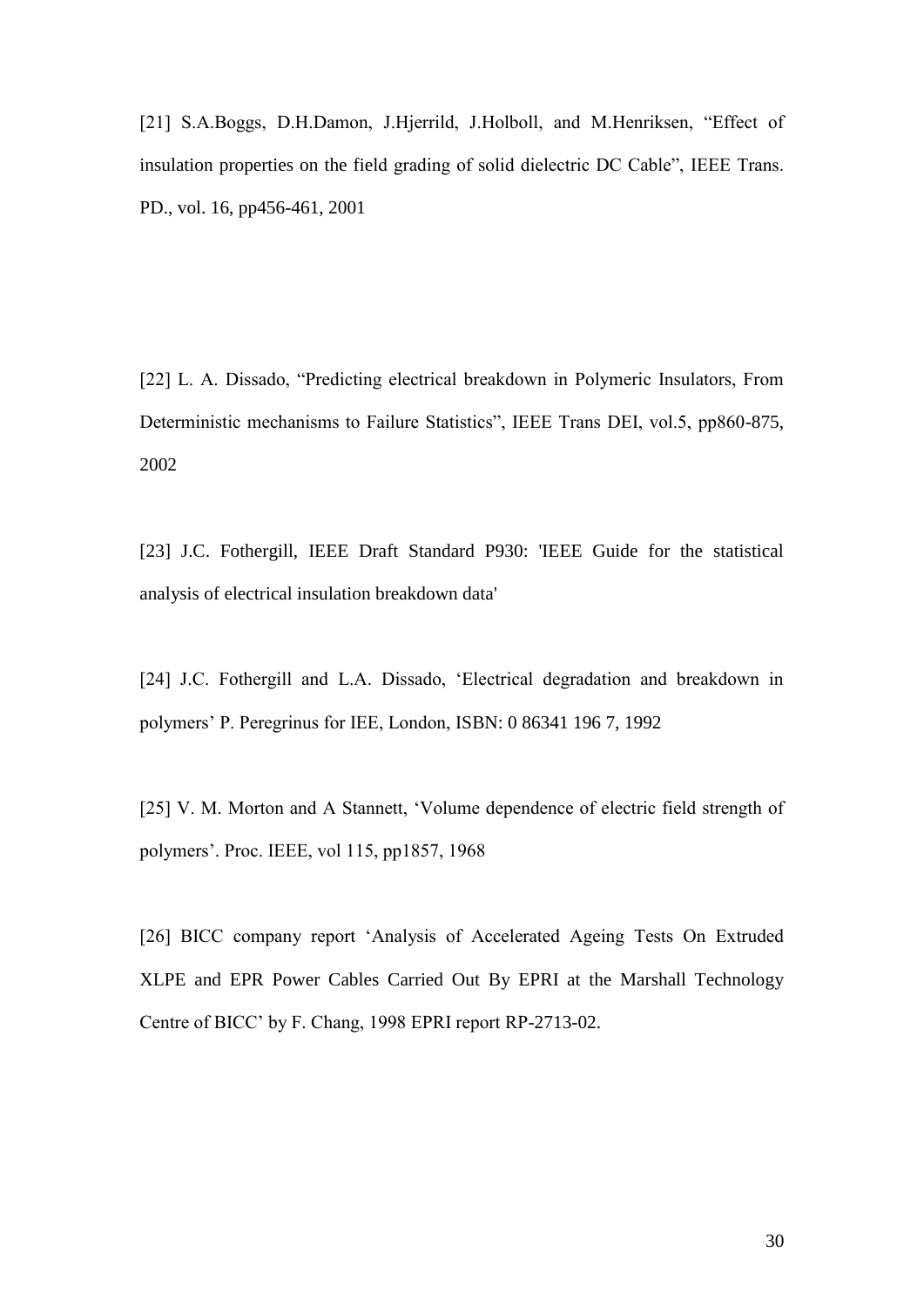[27] L.A.Dissado, G.Mazzanti, G.C.Montanari, "Elemental Strain and trapped space charge in thermoelectric ageing of insulating materials. Life modelling", IEEE Trans DEI., vol. 8, pp.966-971, 2001.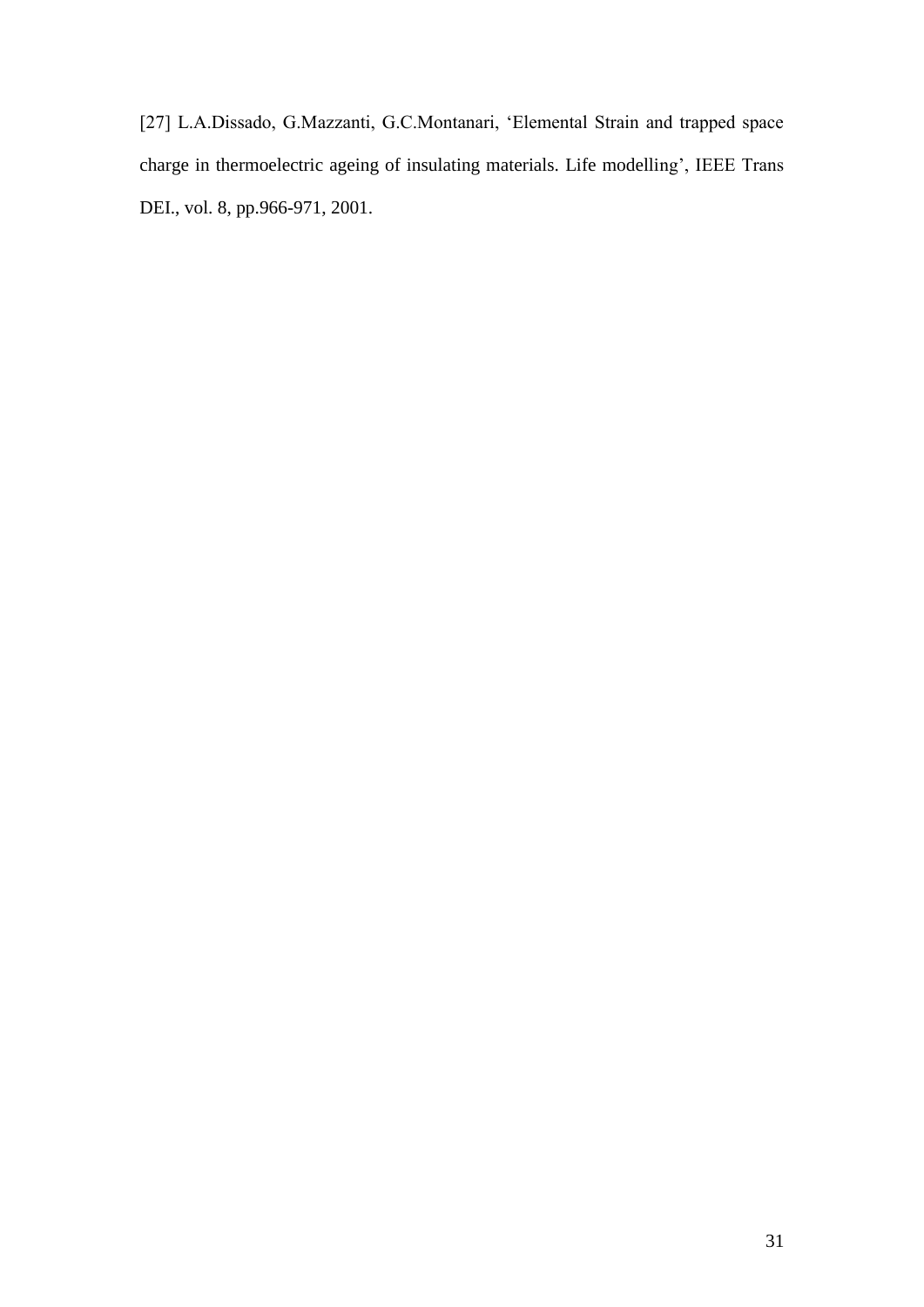# **BIOGRAPHIES**

## *Elizabeth Cooper*



Elizabeth Cooper was born in the UK in 1976 and gained a degree in Physics with Astrophysics from the University of Leicester in 1999. In 2002 she received a PhD, also from the University of Leicester. She currently works with Professors Dissado and Fothergill in the high voltage laboratory of the engineering department at Leicester, researching the physical processes relevant to charge movement in the insulation of high voltage DC power cables.

# *Len A Dissado (Senior Member since 1996)*



Len Dissado graduated from University College London with a  $1<sup>st</sup>$  Class degree in Chemistry in 1963 and was awarded a PhD in Theoretical Chemistry in 1966 and DSc in 1990. After rotating between Australia and England twice he settled in at Chelsea College in 1977 to carry out research into dielectrics. His interest in breakdown and associated topics began with a consultancy with STL began in 1981. Since then he has published many papers and one book, together with John Fothergill, in this area. In 1995 he moved to The University of Leicester, and was promoted to Professor in 1998. He has been a visiting Professor at The University Pierre and Marie Curie in Paris, Paul Sabatier University in Toulouse, and Nagoya University, and has given numerous invited lectures, the most recent of which was the E.O.Forster Memorial lecture at ICSD"7 in Eindhoven. Currently he is an Associate Editor of IEEE Transactions DEI, and co-chair of the Multifactor Aging Committee.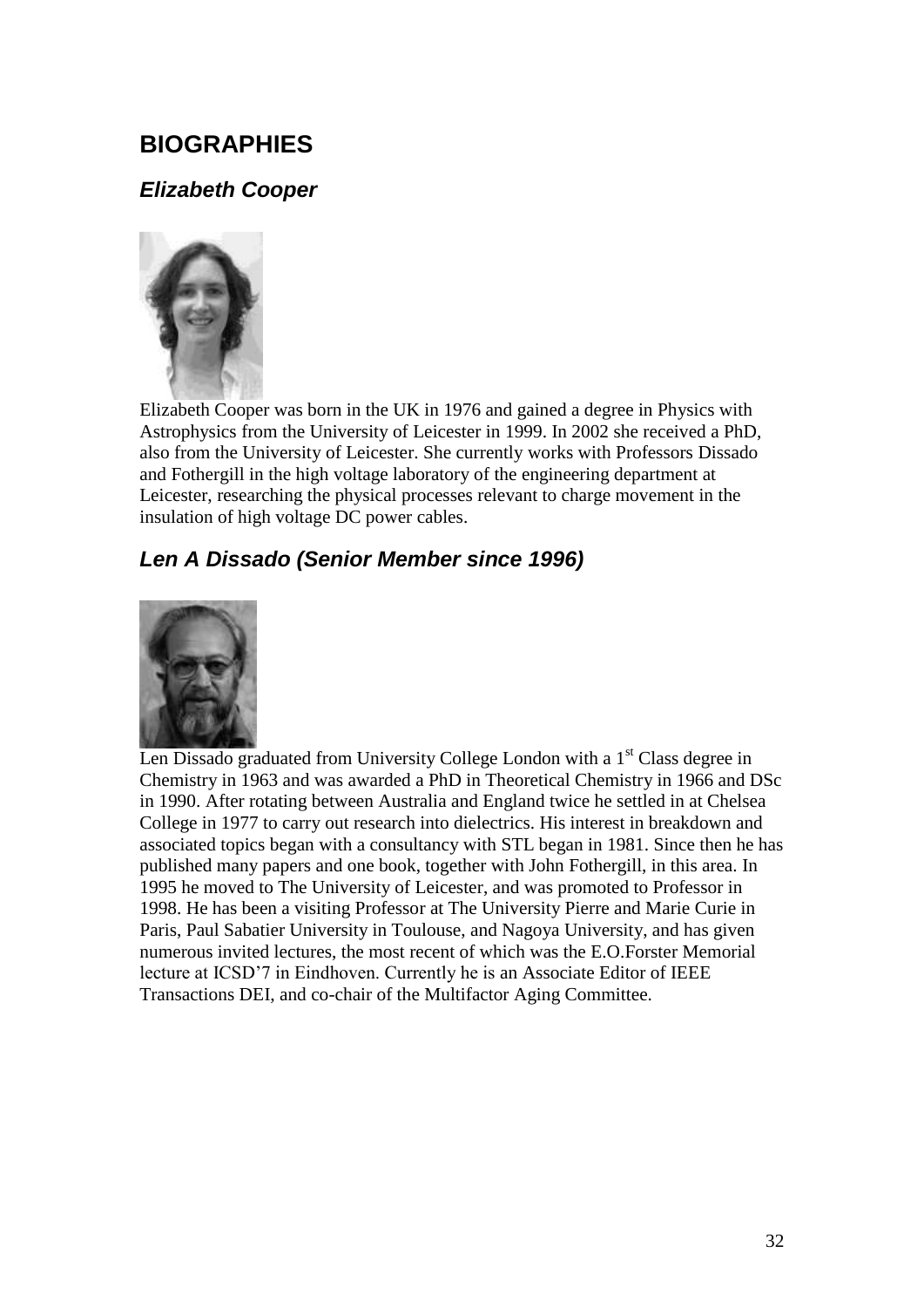# *John C Fothergill (Senior Member since 1995)*



Professor Fothergill was born in Malta in 1953. He graduated from the University of Wales, Bangor, in 1975 with a Batchelor"s degree in Electronics. He continued at the same institution, working with Pethig and Lewis, gaining a Master's degree in Electrical Materials and Devices in 1976 and doctorate in the Electronic Properties of Biopolymers in 1979. Following this he worked as a senior research engineer leading research in electrical power cables at STL, Harlow, UK. In 1984 he moved to the University of Leicester as a lecturer. He now has a personal chair in Engineering and is currently Pro-Vice-Chancellor.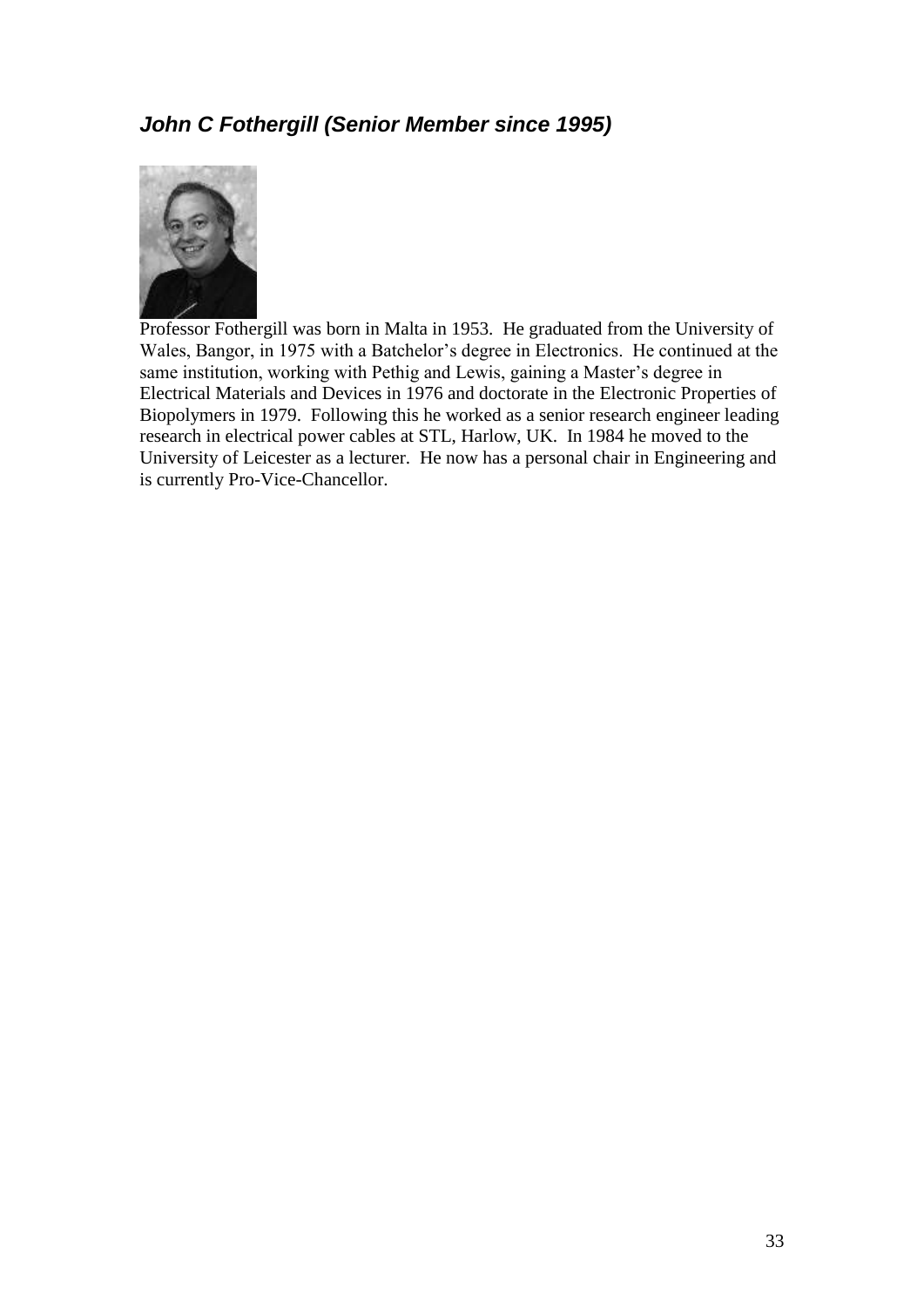# **Table and Figure captions**

**Table 1** – Parameter values from fitting the DMM model to data. #G is the activation free energy  $(=H_{dk}-TS_d)$  at the temperatures quoted.

**Figure 1** – Typical coaxial cable geometry with an example shell shown at radius  $r_i$ 

**Figure 2** – Experimental lifetime data with lifelines predicted by the DMM model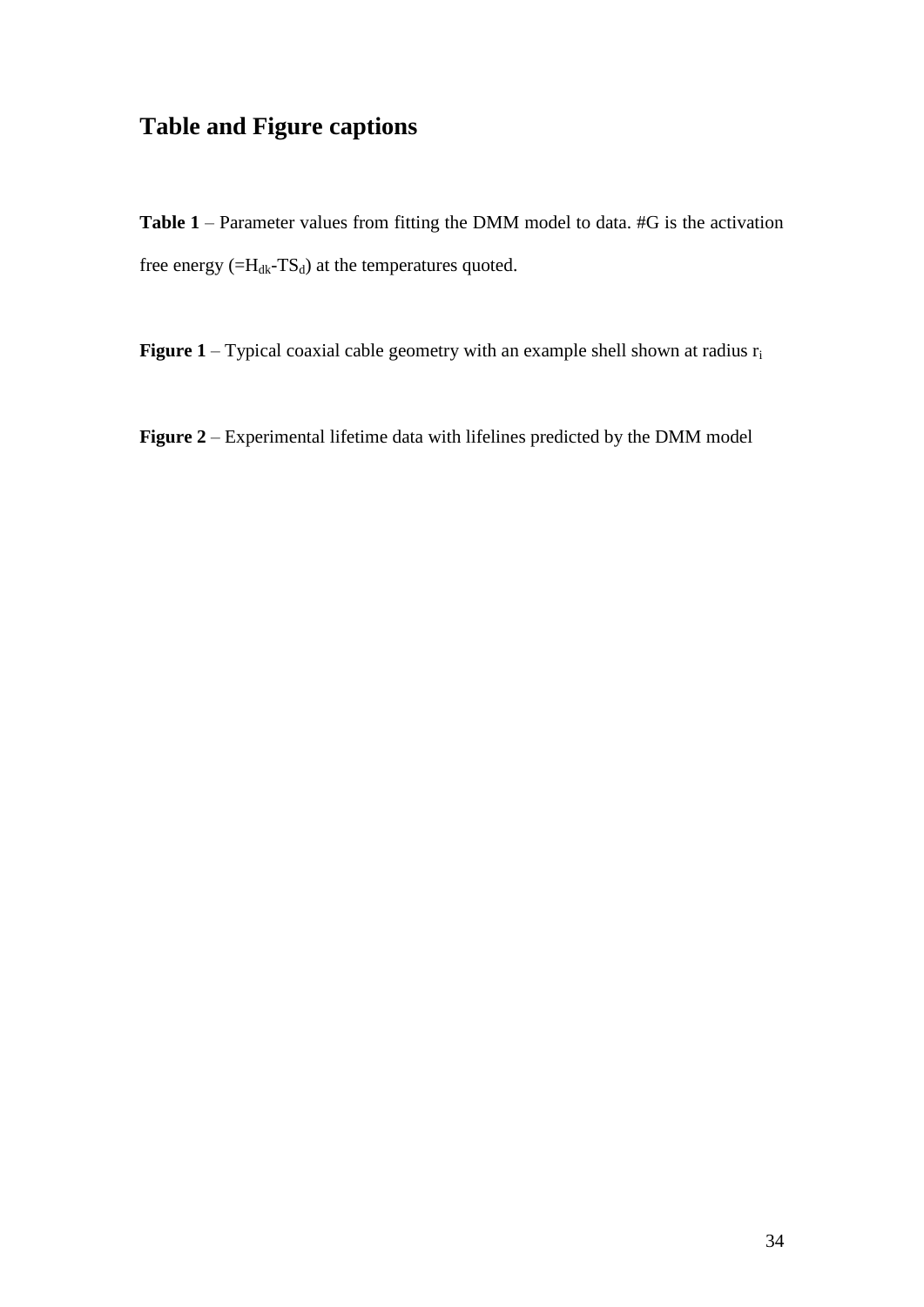| <b>Table 1</b>                  | Parameters from    | Parameters for AC   | Parameters for AC         |
|---------------------------------|--------------------|---------------------|---------------------------|
|                                 | this investigation | ageing of thin film | ageing of XLPE            |
|                                 |                    | <b>PET</b> [4]      | insulated mini-cables [4] |
| Sd(J/K)                         | $-3.8E-22$         | $-5.2E-22$          | $-5.6E-22$                |
| Hdk(K)                          | 6333               | 1274                | 1448                      |
| Kd(K)                           | 292                | 103                 | 229                       |
| $C_d$ (J(mm/kV) <sup>4b</sup> ) | 3.833              | 1.593               | 1.376                     |
| $A^*$                           | 0.325              | 0.485               | 0.38                      |
| $\mathbf b$                     | 0.400              | 0.39                | 0.425                     |
| #G (J) T= $20^{\circ}$ C        | 2.0E-19            | 1.7E-19             | 1.8E-19                   |
| $T=100^{\circ}C$                | $2.3E-19$          | 2.1E-19             | $2.3E-19$                 |

1

<u>.</u>

 $<sup>1</sup>$  Application of thermoelectric ageing models to polymeric insulation in cable geometry</sup> ES Cooper, LA Dissado, JC Fothergill  $27<sup>th</sup>$  May 2003 **Table 1**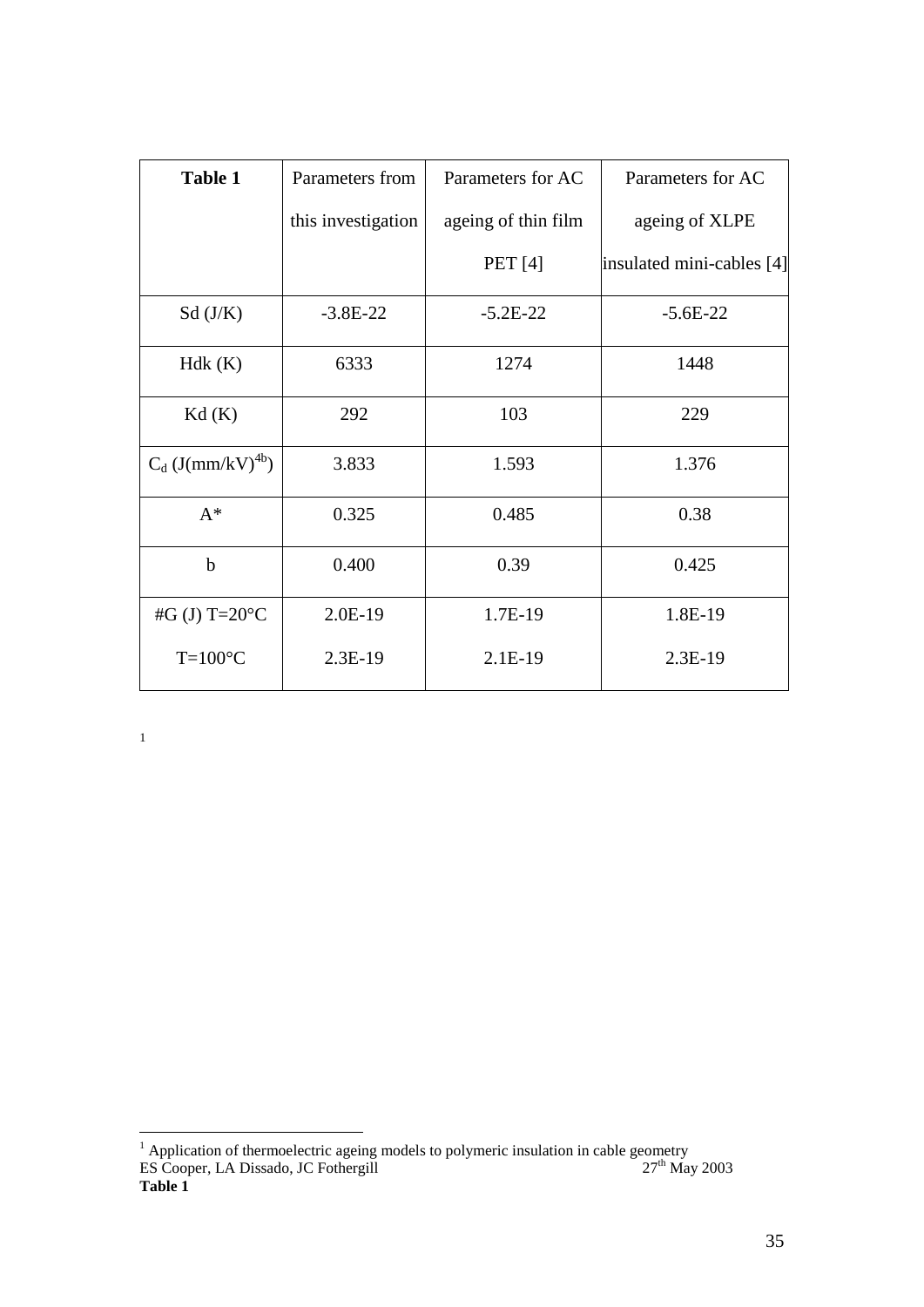

2

<u>.</u>

 $2$  Application of thermoelectric ageing models to polymeric insulation in cable geometry ES Cooper, LA Dissado, JC Fothergill  $27<sup>th</sup>$  May 2003 **Figure 1**